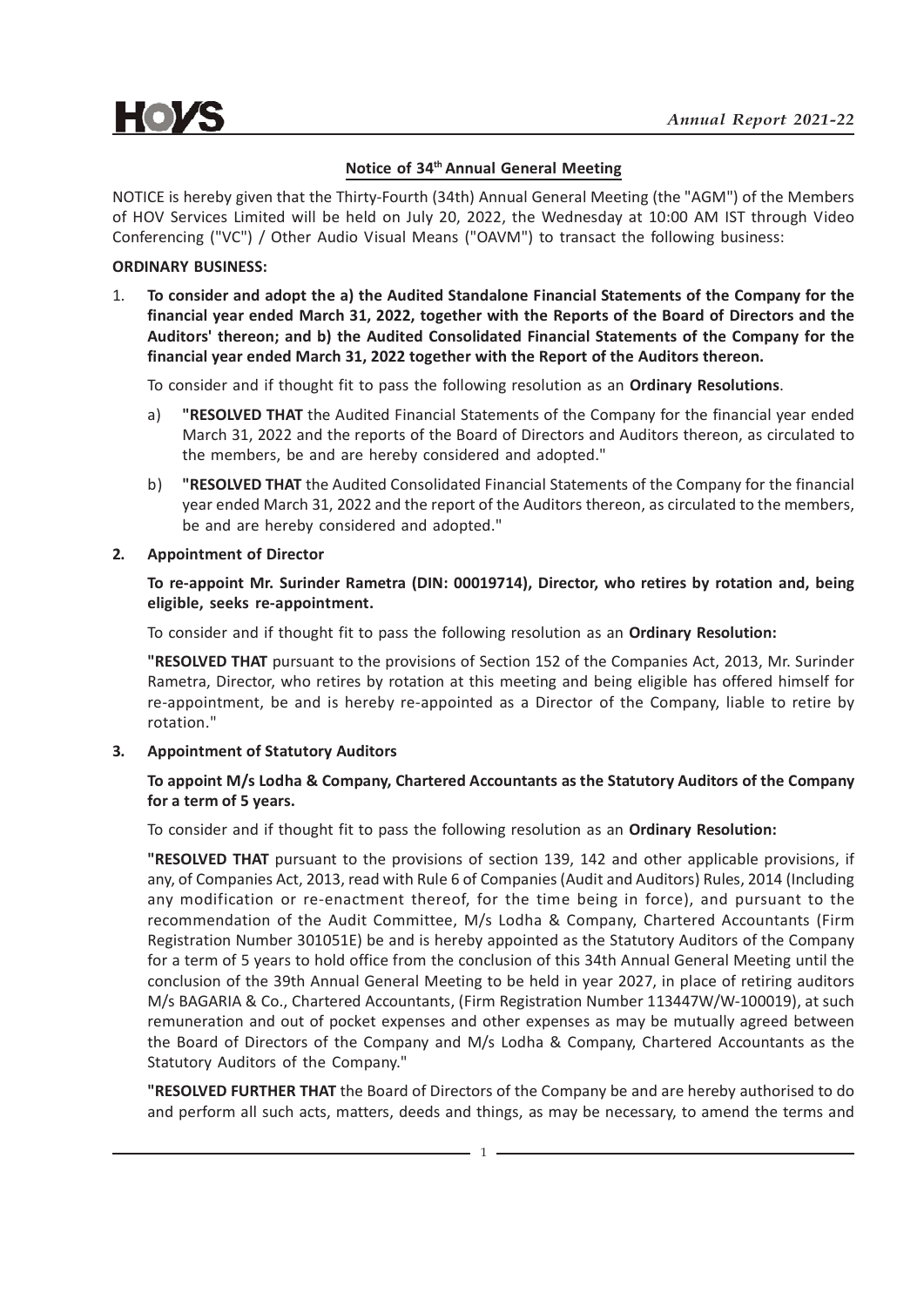

conditions of appointment, if necessary, and to act in its own discretion, including the power to delegate, to give effect to this resolution."

"RESOLVED FURTHER THAT any of the Key Managerial Personnel of the Company, be and is hereby authorized, to do all such acts, deeds, matters or things as may be necessary or desirable to give effect to this resolution."

#### SPECIAL BUSINESS:

#### 4. Appointment/Re-appointment of Mr. Vikram Negi (DIN 01639441) as a Whole Time Director, of the Company for a further term of five years from September 1, 2022 till August 31, 2027.

To consider and if thought fit to pass the following resolution as a Special Resolution:

"RESOLVED THAT as recommended by Nomination and Remuneration Committee, pursuant to the provisions of Sections 196, 197, 203 and other applicable provisions, if any, of the Companies Act, 2013 (the Act), read with schedule V thereto and the Companies (Appointment and Remuneration of Managerial Personnel) amendment Rules, 2018 (including any amendment or statutory modification thereto for the time being in force) and subject to such approval of the Central Government, as may be necessary, Mr. Vikram Negi (DIN 01639441),whose term will get over on August 31, 2022, the approval of the shareholders of the Company be and is hereby accorded for the appointment/reappointment of Mr. Vikram Negi (DIN 01639441) as a Whole-time Director, with the designation as the Chairman & Executive Director of the Company for a further period of five years term commencing from September 1, 2022 till August 31, 2027 upon the terms and conditions, including remuneration and minimum remuneration in the event of absence or inadequacy of profits within the ceiling limits as prescribed in Schedule V of the Act, with liberty to the Board of Directors, to alter or vary the terms and conditions and remuneration including minimum remuneration in such manner as the Board may deem fit and is acceptable to Mr. Vikram Negi."

"RESOLVED FURTHER THAT in the event of any statutory modification by the Central Government to schedule V to the Act, the Board of Directors be and is hereby authorised to vary or increase the remuneration including salary, commission, perquisites, allowances etc. within such prescribed limits/ ceiling and the agreement between the Company and Mr. Vikram Negi be suitably amended to give effect to such modification without any further reference to the members of the Company in general meeting."

"RESOLVED FURTHER THAT the Board of Directors of the Company be and are hereby authorised to do and perform all such acts, matters, deeds and things, as may be necessary, to amend the terms and conditions of appointment, if necessary, and to act in its own discretion, including the power to delegate, to give effect to this resolution."

"RESOLVED FURTHER THAT any of the Key Managerial Personnel of the Company, be and is hereby authorized, to do all such acts, deeds, matters or things as may be necessary or desirable to give effect to this resolution."

#### 5. Contract of services for revenue in ordinary course of business of the Company with SourceHOV LLC & HOVG LLC, related party/s transactions.

To consider and if thought fit to pass the following resolution as an Ordinary Resolution:

"RESOLVED THAT pursuant to the Regulation 23 of the SEBI (Listing Obligations and Disclosure Requirements) Regulations, 2015 (Listing Regulations) and pursuant to Section 188 the Companies Act, 2013, read with the Companies (Management and Administration) Rules, 2014, and subject to other applicable provisions, if any, of the Companies Act, 2013, (including any statutory modification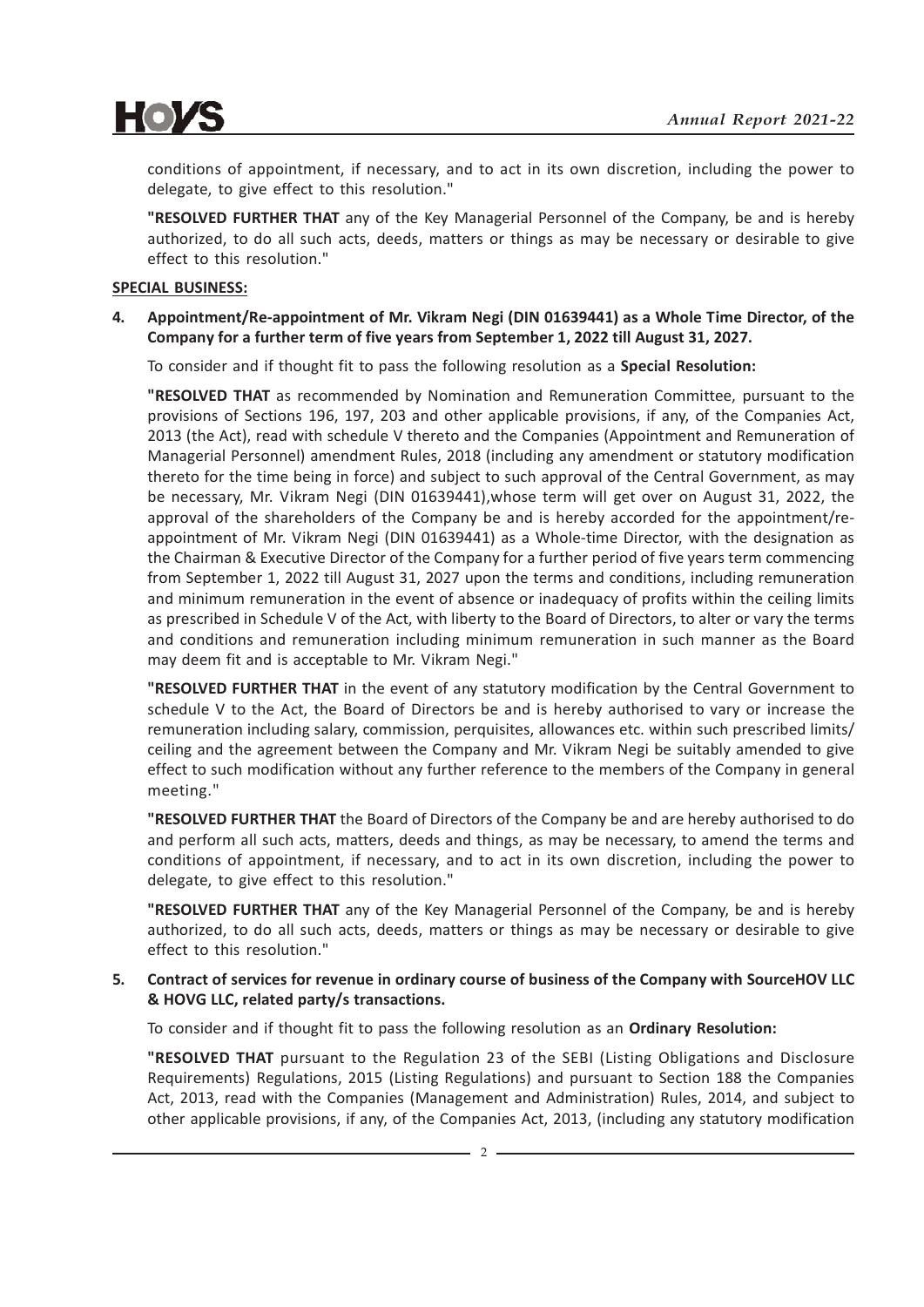or re-enactment thereof for the time being in force), the Rules thereunder and as recommended by the Audit Committee, the approval of the shareholders of the Company be and is hereby accorded for services contract of yearly value of Rs 15 Crore by the Company with SourceHOV LLC and HOVG LLC for rendering the services by the Company for the financial year 2022-2023 on such terms and conditions as may be mutually agreed upon between the Board of Directors of the Company and SourceHOV LLC and HOVG LLC, being related parties."

"RESOLVED FURTHER THAT the Board of Directors of the Company be and is hereby authorized to deal in respect of service contracts for further periods as deemed fit by the Board and to perform all such acts, matters, deeds and things, as may be necessary, to amend the terms and conditions of service contracts, if necessary and to act as may be necessary or expedient in its own discretion, without further referring to the Shareholders' of the Company, including the power to delegate, to give effect to this Resolution."

#### 6. Contract of lease agreement of the Company Premises with Exela Technologies India Private Limited, a related party transaction.

To consider and if thought fit to pass the following resolution as an Ordinary Resolution:

"RESOLVED THAT pursuant to the Regulation 23 of the SEBI (Listing Obligations and Disclosure Requirements) Regulations, 2015 (Listing Regulations) and pursuant to Section 188 the Companies Act, 2013, read with the Companies (Management and Administration) Rules, 2014, and subject to other applicable provisions, if any, of the Companies Act, 2013, (including any statutory modification or re-enactment thereof for the time being in force) the Rules thereunder, the approval of the shareholders of the Company be and is hereby accorded for lease of the Company premises situated at VAT 331, Vashi Infotech Park, Vashi, Navi Mumbai to Exela Technologies India Private Limited for a period of five years on a monthly lease rent of Rs. 9,40,302/- with 5% increase in lease rent over end of each lease year, on such other terms and conditions of lease agreement and with such modifications as may be required as the Board of Directors of the Company deems fit, on the arm's length basis for lease agreement."

"RESOLVED FURTHER THAT any of the Key Managerial Personnel of the Company, be and is hereby authorized, to do all such acts, deeds, matters or things as may be necessary or desirable to give effect to this resolution."

#### 7. Sale of Company Premises to Exela Technologies India Private Limited, a related party transaction.

To consider and if thought fit to pass the following resolution as an Ordinary Resolution:

"RESOLVED THAT in accordance with Regulation 23 the SEBI (Listing Obligations and Disclosure Requirements) Regulations, 2015 (Listing Regulations) and pursuant to Section 188 the Companies Act, 2013, read with the Companies (Management and Administration) Rules, 2014, and subject to other applicable provisions, if any, of the Companies Act, 2013, (including any statutory modification or re-enactment thereof for the time being in force) the Rules thereunder, the approval of the shareholders of the Company be and is hereby accorded for sale of immovable property admeasuring 13,243.690 Sq. feet of area situated at VAT 331, 3rd Floor, Tower No.3, Vashi Infotech Park, Vashi, Navi Mumbai (the "Property") of the Company at an aggregate consideration of not less than Rs. 19.86 Crore (the value arrived at by the Independent property valuer) to Exela Technologies India Private Limited on such terms and conditions and with such modifications as may be required as the Board of Directors of the Company deems fit, on the arm's length basis for the sale agreement."

"RESOLVED FURTHER THAT any of the Key Managerial Personnel of the Company, be and is hereby authorized, to do all such acts, deeds, matters or things as may be necessary or desirable to give effect to this resolution."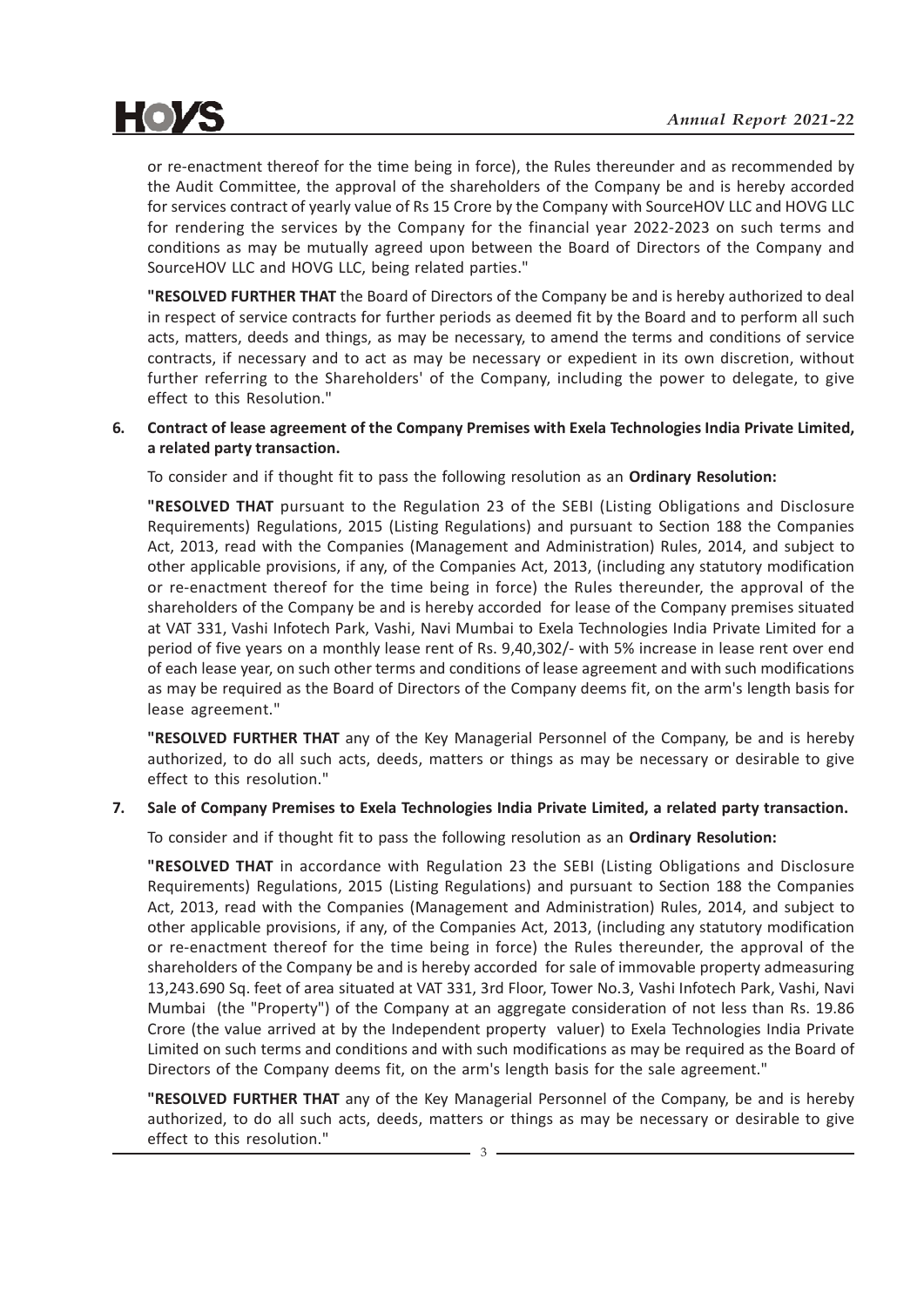#### 8. Repayment of advance by HOVS LLC to HGM Fund LLC, a related party transaction.

To consider and if thought fit to pass the following resolution as an Ordinary Resolution:

"RESOLVED THAT in accordance with Regulation 23 of the SEBI (Listing Obligations and Disclosure Requirements) Regulations, 2015 the approval of the shareholders of the Company be and is hereby accorded for re-payment of advance of US\$ 1.37 Million (approx. Rs. 10.28 Crore, subject to applicable USD-INR exchange conversion rate at the time of repayment) by HOVS LLC to HGM Fund LLC, a related party, on such terms and conditions and with such modifications as may be required as the Board of Directors of the Company deems fit."

"RESOLVED FURTHER THAT any of the Key Managerial Personnel of the Company, be and is hereby authorized, to do all such acts, deeds, matters or things as may be necessary or desirable to give effect to this resolution."

#### EXPLANATORY STATEMENT Pursuant to Section 102 of the Companies Act, 2013 is annexed to this Notice.

By Order of the Board Registered Office: For HOV Services Limited **3rd** Floor, Sharda Arcade,

Place: Pune Date: May 27, 2022

Pune Satara Road, Bibwewadi, Bhuvanesh Sharma **Pune – 411037, Maharashtra** VP-Corporate Affairs & CIN: L72200PN1989PLC014448 Company Secretary & Email: investor.relations@hovsltd.com **Compliance Officer Exercise Exercise Server and Server Server Server Webite : www.hovsltd.com**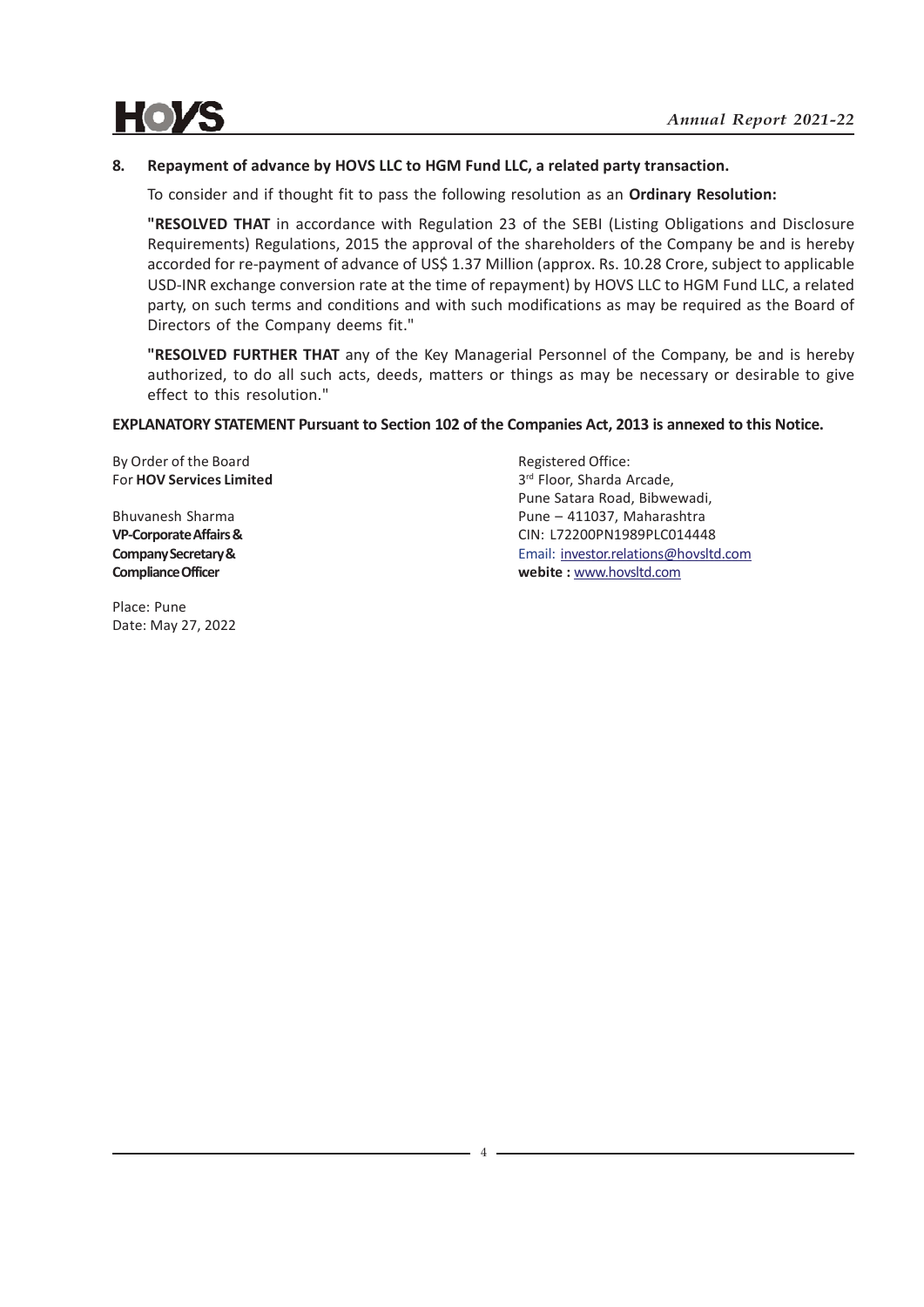## NOTES TO THE NOTICE OF THE AGM:

1. In view of the prevailing COVID-19 pandemic and restrictions on the movements apart from social distancing norms, the Ministry of Corporate Affairs ("MCA") vide circular Nos. Circular No. 14/2020 dated April 08, 2020, Circular No.17/2020 dated April 13, 2020 read with Circular No. 20/2020 dated May 05, 2020, (collectively referred to as the "MCA Circulars") permitted the holding of Annual General Meeting ("AGM") through Video Conference ("VC") or Other Audio Visuals Means ("OVAM"), without the physical presence of the Members at a common venue.

Further, the MCA vide its General Circular No. 22/2020 dated June 15, 2020 and General Circular No. 33/2020 dated September 28, 2020 and General Circular No. 39/2020 dated December 31, 2020 and further the MCA vide its General Circulars No.2/2022 dated May 5, 2022 and SEBI vide its Circular No. SEBI/HO/CFD/CMD2/CIR/P/2022/62 dated May 13, 2022 extended the above exemptions till December 31, 2022.

- 2. Accordingly, in accordance with the MCA Circulars, provisions of the Companies Act, 2013 ("Act"), and SEBI (Listing Obligations and Disclosure Requirements) Regulations, 2015 ("SEBI Listing Regulations"), the 34th AGM of the Company is being held through VC / OAVM. The Registered office of the Company situated at 3rd Floor Sharda Arcade, Bibwewadi, Pune Satara Road, Pune -411037 shall be deemed as the venue for the Meeting and the proceedings of the AGM shall be deemed to be made thereat.
- 3. The relevant Explanatory Statement pursuant to Section 102 of the Companies Act, 2013 in respect of the business under Item Nos. 3 to 8 of the Notice, is annexed hereto.
- 4. A Member entitled to attend and vote at the AGM is entitled to appoint a proxy to attend and vote on his/her behalf and a proxy need not be a Member of the company. Since, this AGM is being held through VC/OAVM under the framework of the provisions of the MCA Circulars, physical attendance of the Members has been dispensed with. Accordingly, the facilities for appointment of proxies by the Members is not available for the AGM and hence the Proxy Form and Attendance Slip are not provided with this Notice.
- 5. Since the AGM will be held through VC/OAVM, the Route Map is not annexed to this Notice.
- 6. The details of the Directors seeking appointment/re-appointment at this AGM, as required in terms of Regulation 36(3) of the SEBI (Listing Obligations and Disclosure Requirements) Regulations, 2015 is provided in the Annexure to the Notice.

# 7. DISPATCH OF ANNUAL REPORT THROUGH ELECTRONIC MODE

In accordance with the above MCA Circulars and SEBI Circular, Notice of the AGM along with the Annual Report 2021-22 is being sent only through electronic mode to those Members whose email addresses are registered with the Company/ Depositories.

The Notice and Annual Report 2021-22 will also be available on the Company's website www.hovsltd.com, websites of the Stock Exchanges i.e. BSE Limited and National Stock Exchange of India Limited at www.bseindia.com and www.nseindia.com respectively, and also available on the website of Company's Registrar and Transfer Agent, KFin Technologies Limited ("KFinTech") at https://evoting.kfintech.com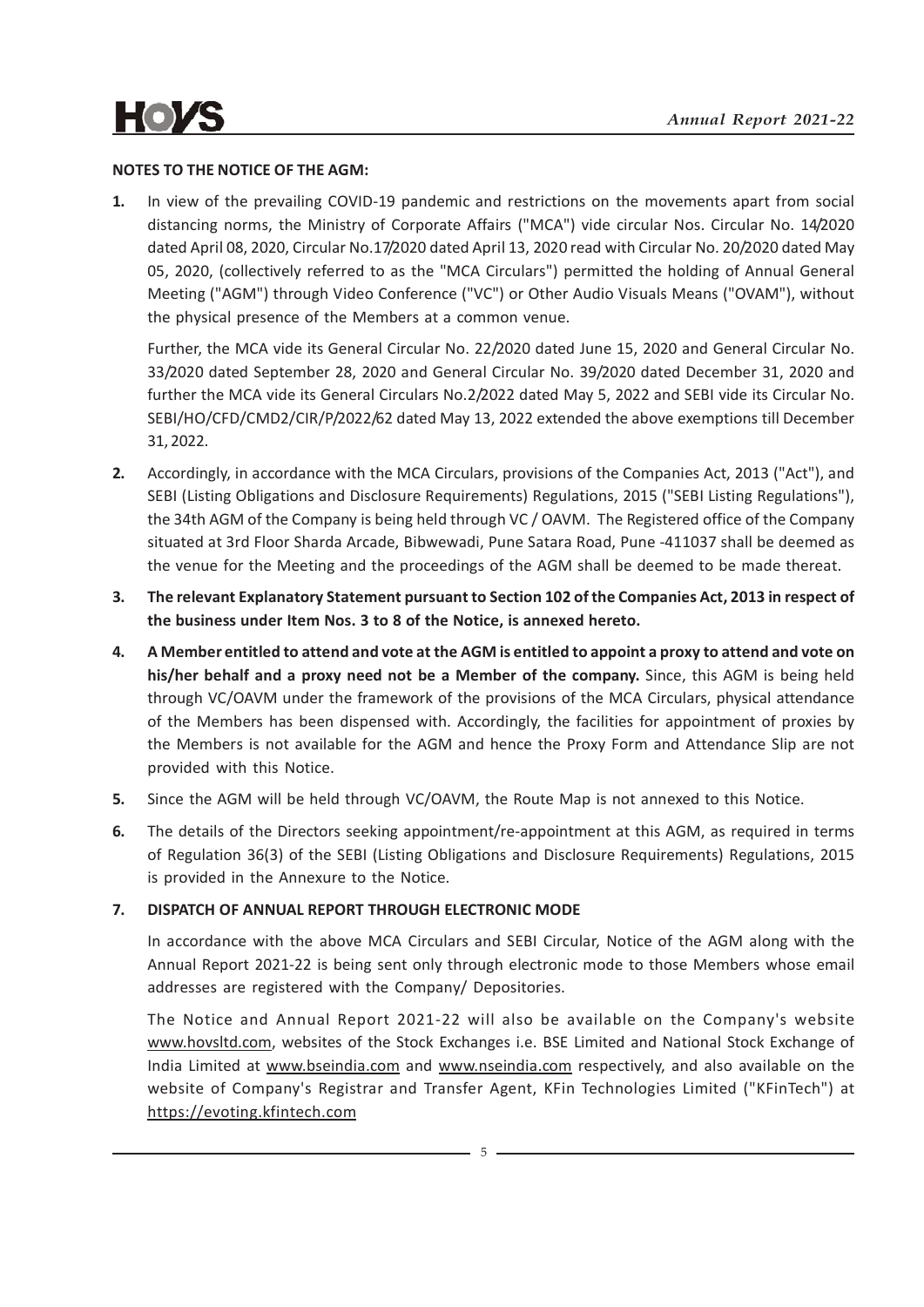

## 8. GUIDELINE FOR RECEIVING ALL COMMUNICATION (INCLUDING ANNUAL REPORT) FROM THE COMPANY ELECTRONICALLY:

- a) Those Members holding shares in physical mode and who have not registered / updated their email address with the Company are requested to register / update the same by writing to the Company with details of folio number and attaching a self-attested copy of PAN card at investor.relations@hovsltd.com or to KFinTech at einward.ris@kfintech.com
- b) Those Members holding shares in dematerialised mode are requested to register / update their email addresses with the relevant Depository Participant.

## 9. PROCEDURE FOR JOINING/ATTENDING THE AGM THROUGH VC/ OAVM

The Company has appointed M/s KFin Technologies Limited, Registrars and Transfer Agents, to provide VC/OAVM to enable the Members to attend and participate in the AGM.

- a) Members will be able to attend the AGM through VC / OAVM or view the live webcast at https://emeetings.kfintech.com by using their e-voting login credentials. Members are requested to follow the procedure given below:
	- i. Launch internet browser (chrome/firefox/safari) by typing the URL: https://emeetings.kfintech.com
	- ii. Enter the login credentials (i.e., User ID and password for e-voting).
	- iii. After logging in, click on "Video Conference" option.
	- iv. Then click on camera icon appearing against AGM event of HOV Services Limited, to attend the Meeting.
- b) Members who do not have User ID and Password for e-voting or have forgotten the User ID and Password may retrieve the same by following the procedure given in the E-voting instructions.
- c) Members who would like to express their views or ask questions during the AGM may register themselves by logging on https://emeetings.kfintech.com and clicking on the 'Speaker Registration' option available on the screen after log in. The Speaker Registration will be open during July 16, 2022 to July 18, 2022. Only those members who are registered will be allowed to express their views or ask questions. The Company reserves the right to restrict the number of questions and number of speakers, depending upon availability of time as appropriate for smooth conduct of the AGM.
- d) Those Members who have registered themselves as a speaker will only be allowed to ask questions /express their views during the AGM. The Company reserves the right to restrict the number of speakers depending on the availability of time for the AGM.
- e) Due to limitations of transmission and coordination during the Q&A session, the Company may dispense with the "Speaker Registration" during the AGM.
- f) Members will be allowed to attend the AGM through VC / OAVM on first come, first served basis. No restrictions on account of first come first served basis entry into AGM in respect of large Shareholders (Shareholders holding 2% or more shareholding), Promoters, Institutional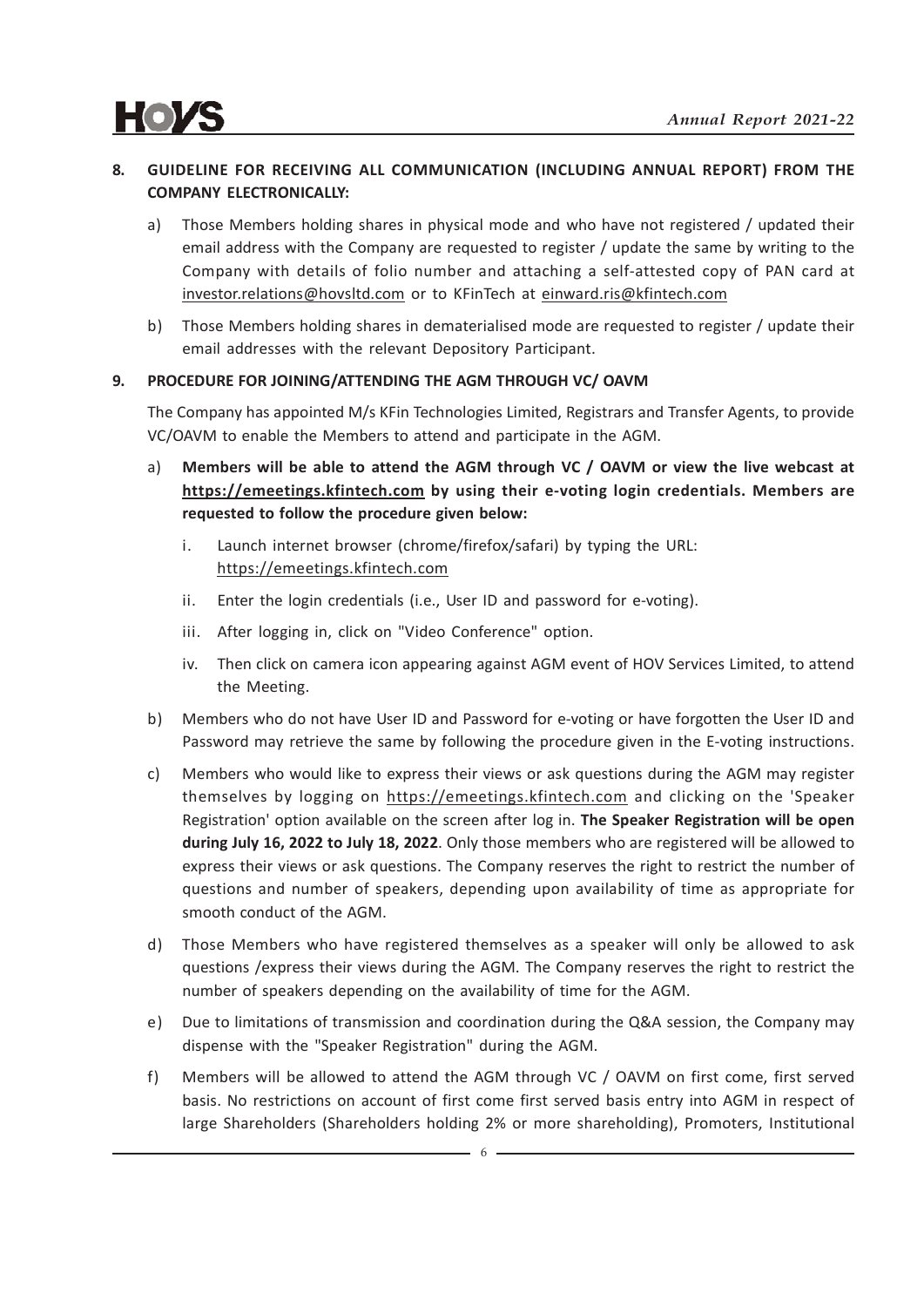

Investors, Directors, Key Managerial Personnel, the Chairpersons of the Audit Committee, Nomination and Remuneration Committee; Stakeholders Relationship Committee, and Auditors.

- g) Facility to join the AGM through VC / OAVM shall be open 30 minutes before the scheduled time of the AGM and shall be closed after 15 minutes after the scheduled time of AGM.
- 10. Members who need assistance before or during the AGM, can contact Mr. Mohd Mohsin Uddin, Senior Manager, KFin Technologies Limited at Selenium Tower B, Plot 31-32, Financial District, Nanakramguda Serilingampally Mandal, Hyderabad, 500032, Telangana or send an email to einward.ris@kfintech.com or call on toll free number 1800-309-4001. Kindly quote your name, DP ID-Client ID / Folio no. and Evoting Event Number in all your communications.
- 11. In case of joint holders attending the Meeting, only such joint holder who is higher in the order of names will be entitled to vote.
- 12. Members (members login) attending the AGM through VC / OAVM shall be reckoned for the purpose of quorum under Section 103 of the Act.
- 13. Corporate/ Institutional Members are required to send a scanned copy (PDF/JPG Format) of its board or governing body Resolution/Authorization etc., authorizing its representative to attend the AGM through VC / OAVM on its behalf and to vote through remote e-voting. The said Resolution/ Authorization shall be sent to the Scrutinizer by email through its registered email address to prajot@prajottungarecs.com with a copy marked to evoting@kfintech.com

## PROCEDURE FOR REMOTE E-VOTING AND VOTING AT THE AGM

- 14. Remote e-Voting: Pursuant to the provisions of Section 108 of the Companies Act, 2013 read with Rule 20 of the Companies (Management and Administration) Rules, 2014 (as amended) and Regulation 44 of SEBI (Listing Obligations & Disclosure Requirements) Regulations 2015 (as amended) and the MCA Circulars, the Company is providing facility to its Members to exercise their right to vote on resolutions resolutions proposed to be passed at AGM by electronic means ("e-voting"). Members may cast their votes remotely, using an electronic voting system on the dates mentioned herein below ("remote e-voting'').
- 15. Voting at the AGM: Members who could not vote through remote e-voting may avail the e-voting facility provided by M/s KFin Technologies Limited to vote during AGM.
- 16. The Company has engaged the services of KFin Technologies Limited as the agency to provide evoting facility.
- 17. The remote e-voting facility will be available during the following voting period:

| Commencement of remote e-voting | Sunday, July 17, 2022 at 9:00 AM IST  |
|---------------------------------|---------------------------------------|
| End of remote e-voting          | Tuesday, July 19, 2022 at 5:00 PM IST |

The remote e-voting will not be allowed beyond the aforesaid date and time and the remote evoting module shall be forthwith disabled by the agency upon expiry of the aforesaid period. Once the vote on a resolution is cast by a member, the member shall not be allowed to change it subsequently or cast the vote again.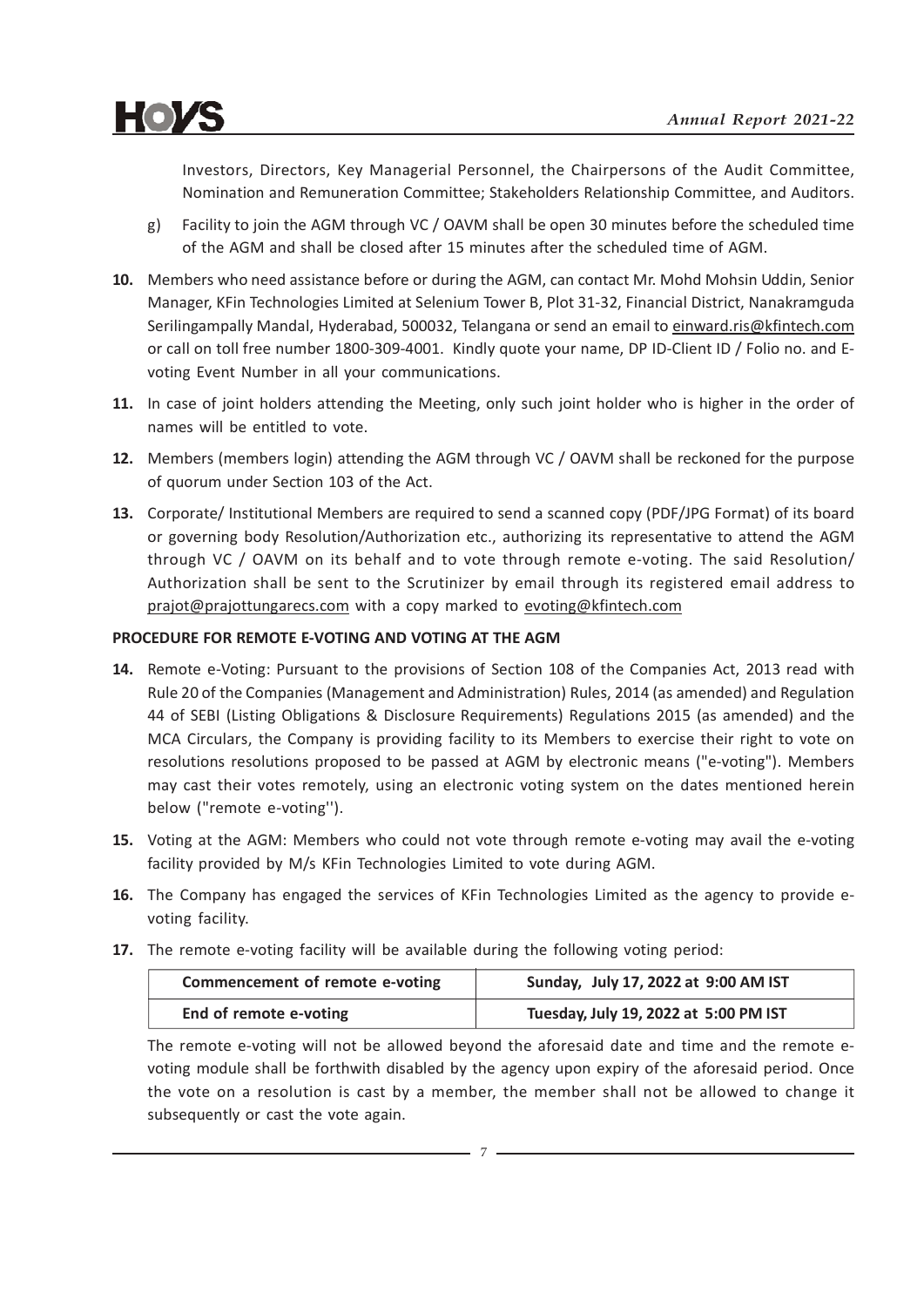- 18. The voting rights of the Members shall be reckoned in proportion to their shares holding either in physical form or in dematerialized form as on the cut-off date i.e. July 13, 2022.
- 19. The Board of Directors has appointed Mr. Prajot Tungare, Practicing Company Secretary, Pune as a Scrutinizer to scrutinize the remote e-voting and voting during AGM in a fair and transparent manner.
- 20. The scrutinizer shall immediately after the conclusion of voting at the AGM, first count the votes cast during the AGM, thereafter unblock the votes cast through remote e-voting. The Scrutinizer shall submit a consolidated Scrutinizer's Report of the total votes cast in favour or against, if any, not later than 48 hours of conclusion of the AGM to the Chairman of the Company or a person authorized by the Chairman. The Chairman or the person authorized by the Chairman, shall declare the result of the voting forthwith.
- 21. The Results on resolutions shall be declared after the AGM of the Company and subject to the requisite number of votes in favour the resolutions shall be deemed to be passed on the date of the Meeting i.e. July 20, 2022.

The Results declared along with the Scrutinizer's Report shall be placed at the Company's website www.hovsltd.com and on the website of Kfintech i.e. https://evoting.kfintech.com and shall be field simultaneously with the stock exchanges.

- 22. The Register of Members and Transfer Books of the Company will be closed from July 17, 2022, to July 20, 2022 both days inclusive.
- 23. Members holding shares in physical form are requested to quote their folio number in all correspondence with the Company and to intimate the following directly to the Company's Registrar and Share Transfer Agent- KFin Technologies Limited, Selenium, Tower B, Plot number 31 & 32, Financial District, Nanakramguda, Serilingampally Mandal, Hyderabad 500 032, Telangana:
	- a. Change, if any in their address;
	- b. Request for nominations form as per the provisions of the Companies Act, 2013.
	- c. Members holding share in dematerlized form are requested to contact their Depository Participant for any change in their particulars.
- 24. At the 29<sup>th</sup> AGM held on September 1, 2017 the Members approved appointment of M/s BAGARIA & Co., Chartered Accountants, (Firm Registration Number 113447W/W-100019) as Statutory Auditors of the Company to hold office for a period of five years from the conclusion of that 29<sup>th</sup> AGM till the conclusion of this 34<sup>th</sup> AGM in year 2022, hence shall retire. Accordingly, resolutions for appointment of M/s Lodha & Company is being proposed for their appointment as statutory auditors at this 34th AGM.

# 25. INSPECTION OF DOCUMENTS

The Register of Directors and Key Managerial Personnel and their shareholding maintained under Section 170 of the Act, the Register of Contracts or Arrangements in which the directors are interested, maintained under Section 189 of the Act, and the relevant documents referred to in the Notice will be available electronically for inspection by the members during the AGM.

8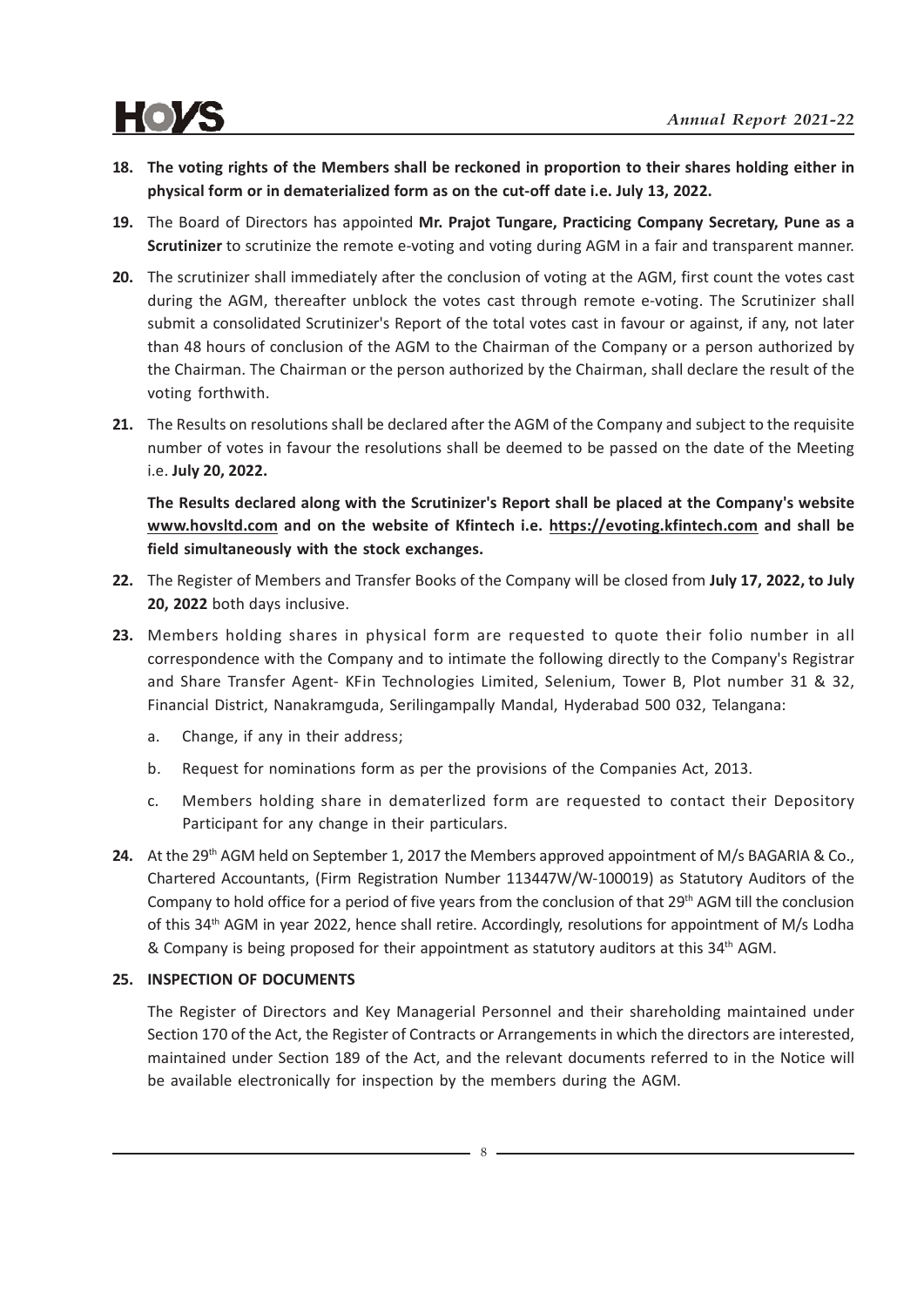The certificate from the Auditors of the Company certifying that the Company's HOVS ESOP Plan 2007 is being implemented in accordance with the SEBI (Employee Stock Option Scheme and Employees Stock Purchase Scheme) Guidelines, 1999 will be available electronically for inspection by the members during the AGM.

# 26. Login method for e-Voting and joining virtual meeting for Individual shareholders holding securities in demat mode

In terms of SEBI circular dated December 9, 2020 on e-Voting facility provided by Listed Companies, Individual shareholders holding securities in demat mode are allowed to vote through their demat account maintained with Depositories and Depository Participants. Shareholders are advised to update their mobile number and email Id in their demat accounts in order to access e-Voting facility.

| <b>Type of shareholders</b>                                                     | <b>Login Method</b>                                                                                                                                                                                                                                                                                                                                                                                                                                                                                                                                                                                                                                                                                                                                                                                                                                                                                                  |
|---------------------------------------------------------------------------------|----------------------------------------------------------------------------------------------------------------------------------------------------------------------------------------------------------------------------------------------------------------------------------------------------------------------------------------------------------------------------------------------------------------------------------------------------------------------------------------------------------------------------------------------------------------------------------------------------------------------------------------------------------------------------------------------------------------------------------------------------------------------------------------------------------------------------------------------------------------------------------------------------------------------|
| <b>Individual Shareholders</b><br>holding securities in demat<br>mode with NSDL | If you are already registered for NSDL IDeAS facility, please visit<br>1.<br>the e-Services website of NSDL. Open web browser by typing<br>the following URL: https://eservices.nsdl.com either on a<br>Personal Computer or on a mobile. Once the home page of e-<br>Services is launched, click on the "Beneficial Owner" icon under<br>"Login" which is available under 'IDeAS' section. A new screen<br>will open. You will have to enter your User ID and Password.<br>After successful authentication, you will be able to see e-Voting<br>services. Click on "Access to e-Voting" under e-Voting services<br>and you will be able to see e-Voting page. Click on company<br>name or e-Voting service provider name and you will be re-<br>directed to e-Voting service provider website for casting your<br>vote during the remote e-Voting period or joining virtual<br>meeting & voting during the meeting. |
|                                                                                 | If the user is not registered for IDeAS e-Services, option to<br>2.<br>register is available at https://eservices.nsdl.com. Select<br>"Register Online for IDeAS "Portal or click<br>at<br>https://eservices.nsdl.com/SecureWeb/IdeasDirectReg.jsp                                                                                                                                                                                                                                                                                                                                                                                                                                                                                                                                                                                                                                                                   |
|                                                                                 | Visit the e-Voting website of NSDL. Open web browser by typing<br>3.<br>the following URL: https://www.evoting.nsdl.com/ either on a<br>Personal Computer or on a mobile. Once the home page of e-<br>Voting system is launched, click on the icon "Login" which is<br>available under 'Shareholder/Member' section. A new screen<br>will open. You will have to enter your User ID (i.e. your sixteen<br>digit demat account number hold with NSDL), Password/OTP<br>and a Verification Code as shown on the screen. After successful<br>authentication, you will be redirected to NSDL Depository site<br>wherein you can see e-Voting page. Click on company name or<br>e-Voting service provider name and you will be redirected to e-<br>Voting service provider website for casting your vote during the<br>remote e-Voting period or joining virtual meeting & voting<br>during the meeting.                  |

Login method for Individual shareholders holding securities in demat mode is given below: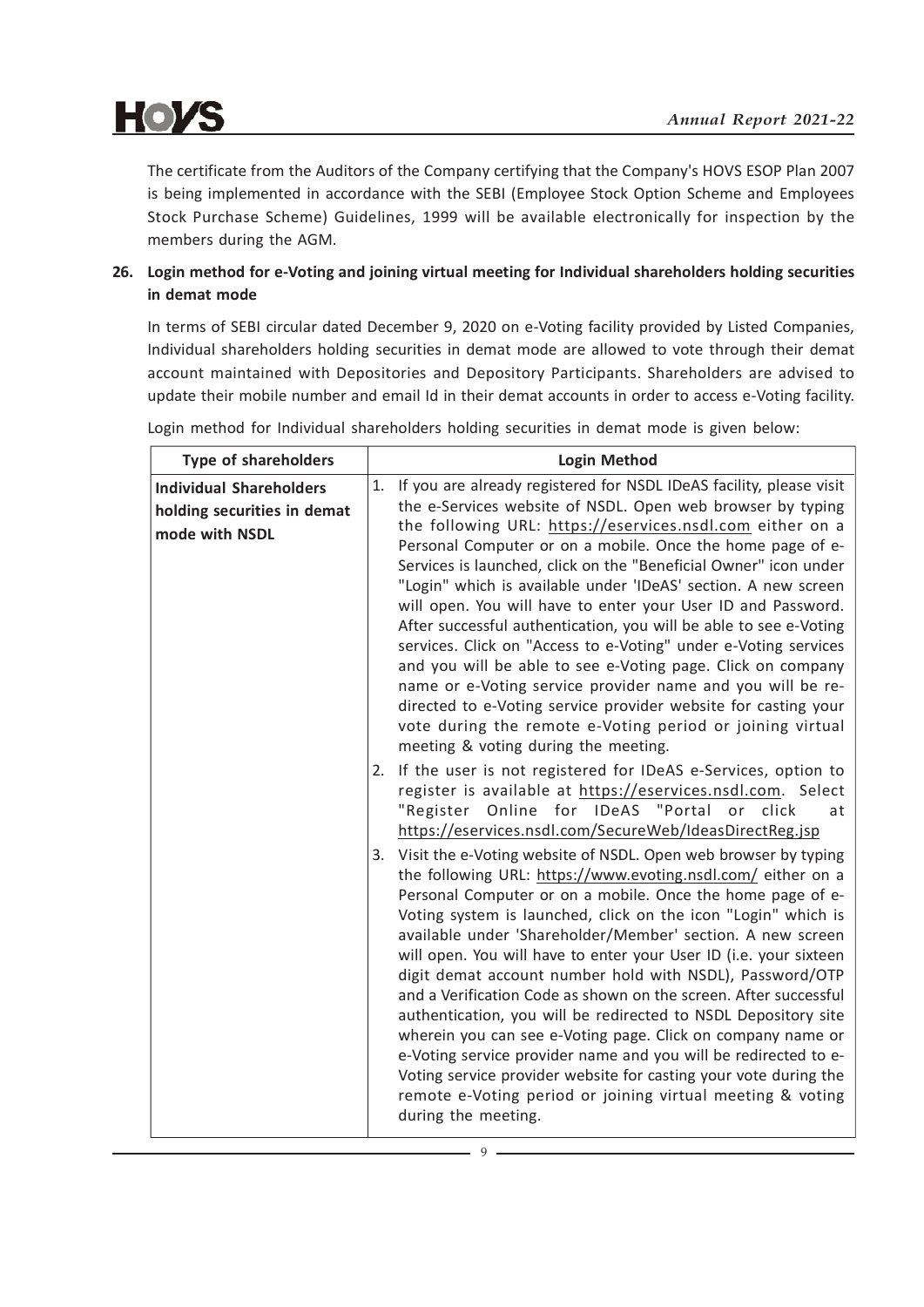| <b>Type of shareholders</b>                                                                                            | <b>Login Method</b>                                                                                                                                                                                                                                                                                                                                                                                                                                                                                                                                                                                                                           |  |
|------------------------------------------------------------------------------------------------------------------------|-----------------------------------------------------------------------------------------------------------------------------------------------------------------------------------------------------------------------------------------------------------------------------------------------------------------------------------------------------------------------------------------------------------------------------------------------------------------------------------------------------------------------------------------------------------------------------------------------------------------------------------------------|--|
| <b>Individual Shareholders</b><br>holding securities in demat<br>mode with CDSL                                        | Existing user of who have opted for Easi / Easiest, they can login<br>1.<br>through their user id and password. Option will be made<br>available to reach e-Voting page without any further<br>authentication. The URL for users to login to Easi / Easiest are<br>https://web.cdslindia.com/myeasi/home/login<br>0r<br>www.cdslindia.com and click on New System Myeasi.                                                                                                                                                                                                                                                                     |  |
|                                                                                                                        | After successful login of Easi / Easiest the user will be also able<br>2.<br>to see the E Voting Menu. The Menu will have links of e-Voting<br>service provider i.e. NSDL, KARVY, LINK NTIME, CDSL. Click on e-<br>Voting service provider name to cast your vote.                                                                                                                                                                                                                                                                                                                                                                            |  |
|                                                                                                                        | If the user is not registered for Easi/Easiest, option to register is<br>3.<br>available at https://web.cdslindia.com/myeasi./Registration/<br>EasiRegistration                                                                                                                                                                                                                                                                                                                                                                                                                                                                               |  |
|                                                                                                                        | 4. Alternatively, the user can directly access e-Voting page by<br>providing demat Account Number and PAN No. from a link in<br>www.cdslindia.com home page. The system will authenticate<br>the user by sending OTP on registered Mobile & Email as<br>recorded in the demat Account. After successful authentication,<br>user will be provided links for the respective ESP where the E<br>Voting is in progress.                                                                                                                                                                                                                           |  |
| <b>Individual Shareholders</b><br>(holding securities in demat<br>mode) login through their<br>depository participants | You can also login using the login credentials of your demat account<br>through your Depository Participant registered with NSDL/CDSL for<br>e-Voting facility. Once login, you will be able to see e-Voting option.<br>Once you click on e-Voting option, you will be redirected to NSDL/<br>CDSL Depository site after successful authentication, wherein you<br>can see e-Voting feature. Click on company name or e-Voting service<br>provider name and you will be redirected to e-Voting service provider<br>website for casting your vote during the remote e-Voting period or<br>joining virtual meeting & voting during the meeting. |  |

Important note: Members who are unable to retrieve User ID/ Password are advised to use Forget User ID and Forget Password option available at abovementioned website.

|  | Helpdesk for Individual Shareholders holding securities in demat mode for any technical issues |  |  |  |  |  |
|--|------------------------------------------------------------------------------------------------|--|--|--|--|--|
|  | related to login through Depository i.e. NSDL and CDSL.                                        |  |  |  |  |  |

| Individual Shareholders holding<br>securities in demat mode with NSDL | Members facing any technical issue in login can contact<br>NSDL helpdesk by sending a request at evoting@nsdl.co.in<br>or call at toll free no.: 1800 1020 990 and 1800 22 44 30 |
|-----------------------------------------------------------------------|----------------------------------------------------------------------------------------------------------------------------------------------------------------------------------|
| Individual Shareholders holding<br>securities in demat mode with CDSL | Members facing any technical issue in login can contact CDSL<br>helpdesk by sending a request at helpdesk.evoting@cdslindia.com<br>or contact at 022-23058738 or 22-23058542-43. |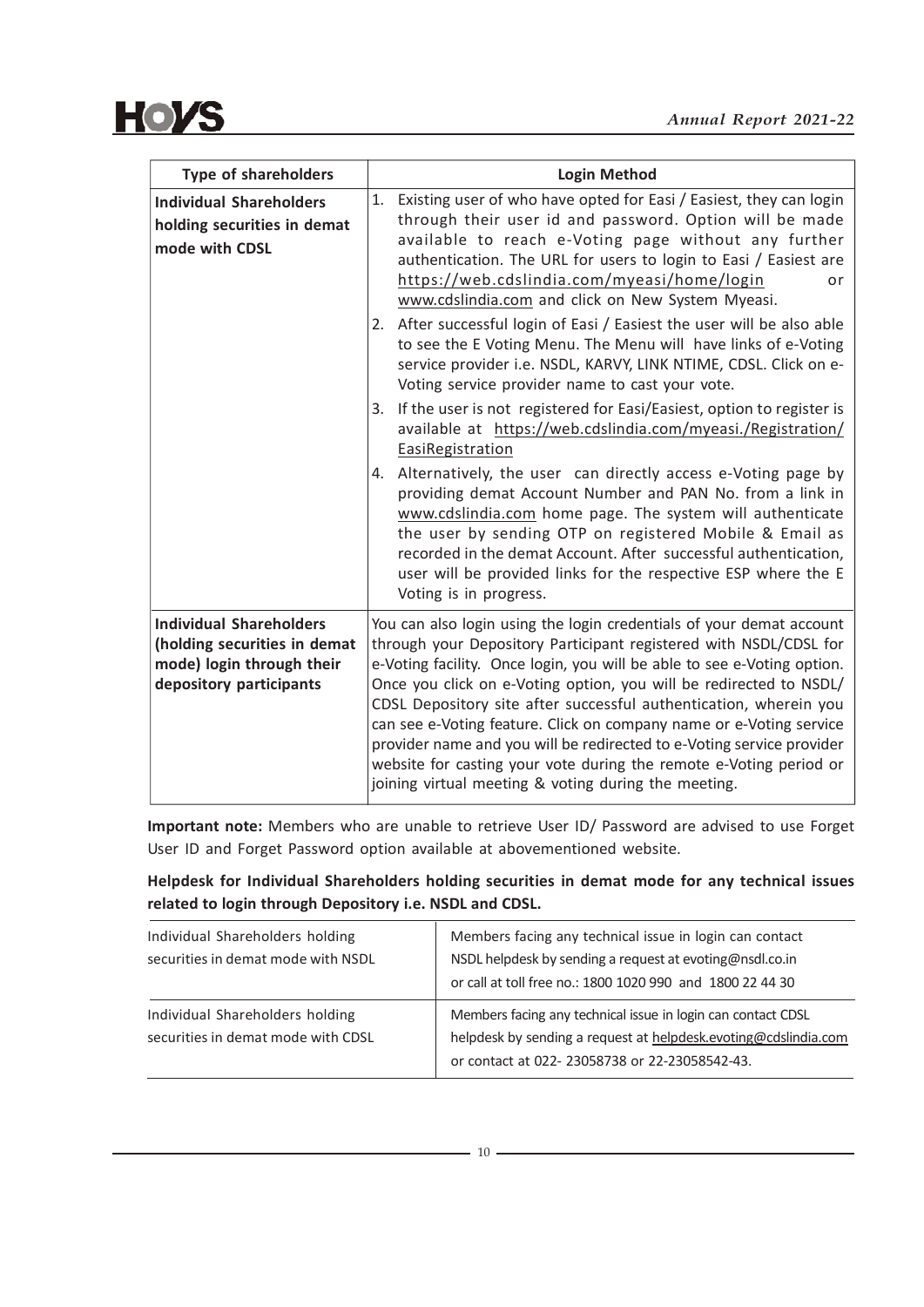#### Instructions for remote e-voting are as under- For Physical cases (Shares held in Physical Mode)

- I. Launch internet browser by typing the URL: https://evoting.kfintech.com
- II. Enter the login credentials provided in the email and click on Login.
- III. Password change menu appears when you login for the first time with default password. You will be required to mandatorily change the default password.
- IV. The new password should comprise of minimum 8 characters with at least one upper case (A- Z), one lower case (a-z), one numeric value (0-9) and a special character ( $\omega$ , #, \$, etc.,).
- V. Update your contact details like mobile number, email address, etc. if prompted. You may also enter a secret question and answer of your choice to retrieve your password in case you forget it. It is strongly recommended not to share your password with any other person and take utmost care to keep it confidential.
- VI. Login again with the new credentials.
- VII. On successful login, the system will prompt you to select the "EVENT" i.e. "HOV SERVICES LIMITED".
- VIII. On the voting page, enter the number of shares (which represents the number of votes) as on the Cut-off date under "FOR / AGAINST" or alternatively, you may partially enter any number in "FOR" and partially "AGAINST" but the total number in "FOR / AGAINST" taken together shall not exceed your total shareholding as mentioned above. If the member does not indicate either "FOR" or "AGAINST" it will be treated as "ABSTAIN" and the shares held will not be counted under either head.
- IX. Members holding multiple folios s may choose to vote differently for each folio / demat account.
- X. You may then cast your vote by selecting an appropriate option and click on "Submit. A confirmation box will be displayed. Click "OK" to confirm or "CANCEL" to modify. Once you confirm the voting on the resolution, you will not be allowed to modify your vote thereafter. During the voting period, members can login multiple times and vote until they confirm the voting on the resolution by clicking "SUBMIT".
- XI. Corporate/institutional members (i.e. other than individuals, HUF, NRI, etc.) are required to send scanned image (PDF/ JPG format) of certified true copy of relevant board resolution/ authority letter, etc. together with attested specimen signature of the duly authorised signatory(ies) who is/are authorised to vote, to the Scrutiniser through email at and may also upload the same in the e-voting module in their login. The scanned image of the above documents should be in the naming format 'HOV SERVICES LIMITED EVENT No'
- XII. In case of any queries/grievances, you may refer the Frequently Asked Questions (FAQs) for Members at https://evoting.kfintech.com/public/Faq.aspx or call KFin on 1-800-309-4001 (toll free).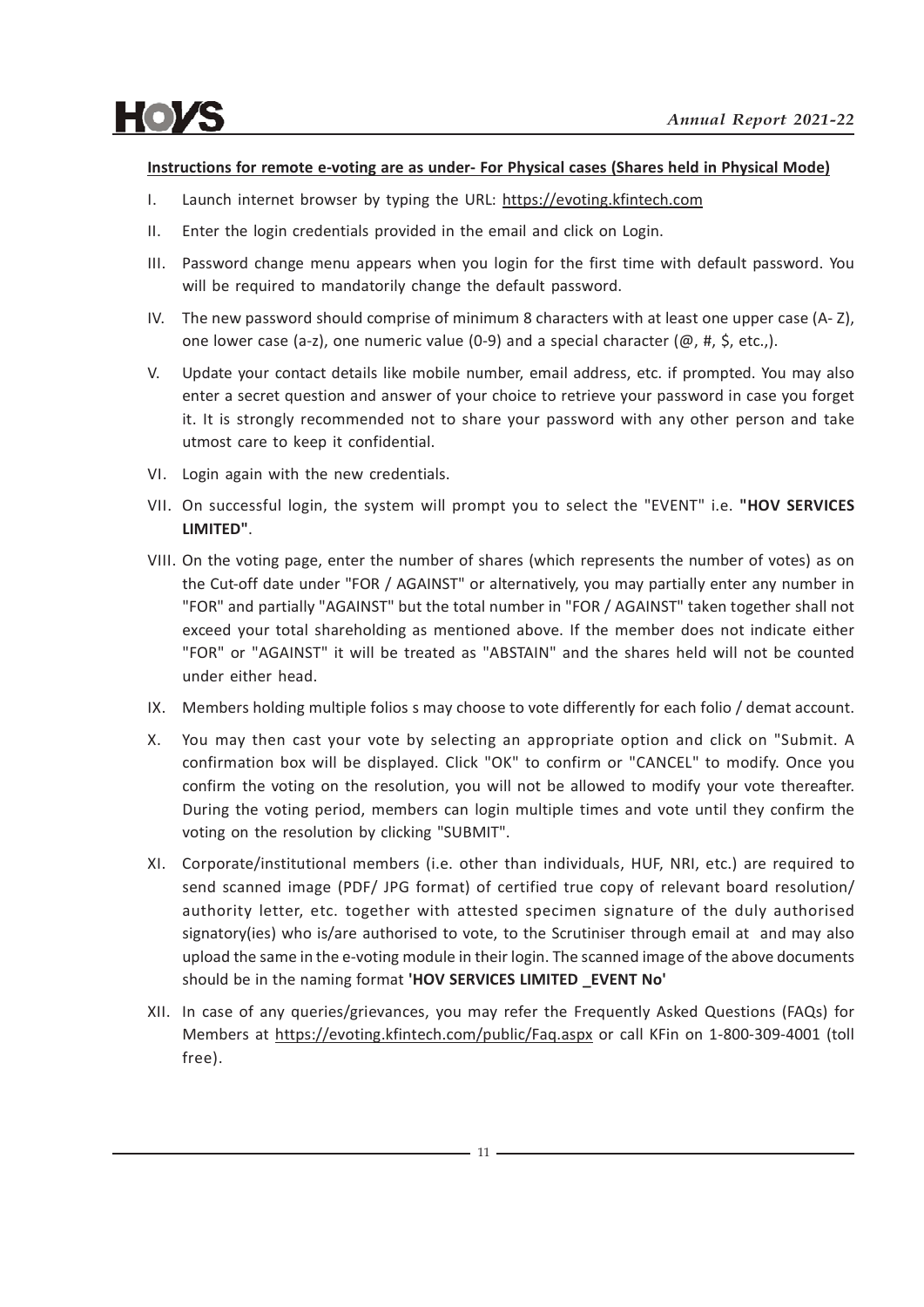Those members who have not yet registered their email addresses are requested to get their email addresses registered with KFin, by following the procedure mentioned below:

Visit the link: AGM/EGM - Mobile & Email Registration

- I. https://ris.kfintech.com/clientservices/mobilereg/mobileemailreg.aspx
- II. Select the company name i.e. HOV SERVICES LIMITED
- III. Select the Holding type from the drop down i.e. NSDL / CDSL / Physical
- IV. Enter DPID Client ID (in case shares are held in electronic form) / Physical Folio No. (in case shares are held in physical form) and PAN.
- V. If PAN details are not available in the system, the system will prompt to upload a self-attested copy of the PAN card for updating records.
- VI. In case shares are held in physical form and PAN is not available in the records, please enter any one of the Share Certificate No. in respect of the shares held by you.
- VII. Enter the email address and mobile number.
- VIII. System will validate DP ID Client ID/ Physical Folio No. and PAN / Share certificate No., as the case may be, and send the OTP at the registered Mobile number as well as email address for validation.
- IX. Enter the OTPs received by SMS and email to complete the validation process. OTPs validity will be for 5 minutes only.
- X. The Notice and e-voting instructions along with the User ID and Password will be sent on the email address updated by the member.
- XI. Alternatively, members may send an email request addressed to einward.ris@kfintech.com along with scanned copy of the request letter duly signed by the first shareholder, providing the email address, mobile number, self-attested copy of PAN and Client Master copy in case shares are held in electronic form or copy of the share certificate in case shares are held in physical form, to enable KFin to register their email address and to provide them the Notice and the evoting instructions along with the User ID and Password.
- XII. Please note that in case the shares are held in electronic form, the above facility is only for temporary registration of email address for receipt of the Notice and the e-voting instructions along with the User ID and Password. Such members will have to register their email address with their DPs permanently, so that all communications are received by them in electronic form.
- XIII. In case of queries, members are requested to write to einward.ris@kfintech.com or call at the toll free number 1-800- 309-4001

#### 27. INFORMATION AND INSTRUCTIONS FOR MEMBERS FOR E-VOTING DURING THE AGM

a) Those Members, who will be present in the AGM through VC / OAVM facility and have not cast their vote on the Resolutions through remote e-voting and are otherwise not barred from doing so, shall be eligible to vote through e-voting system during the AGM.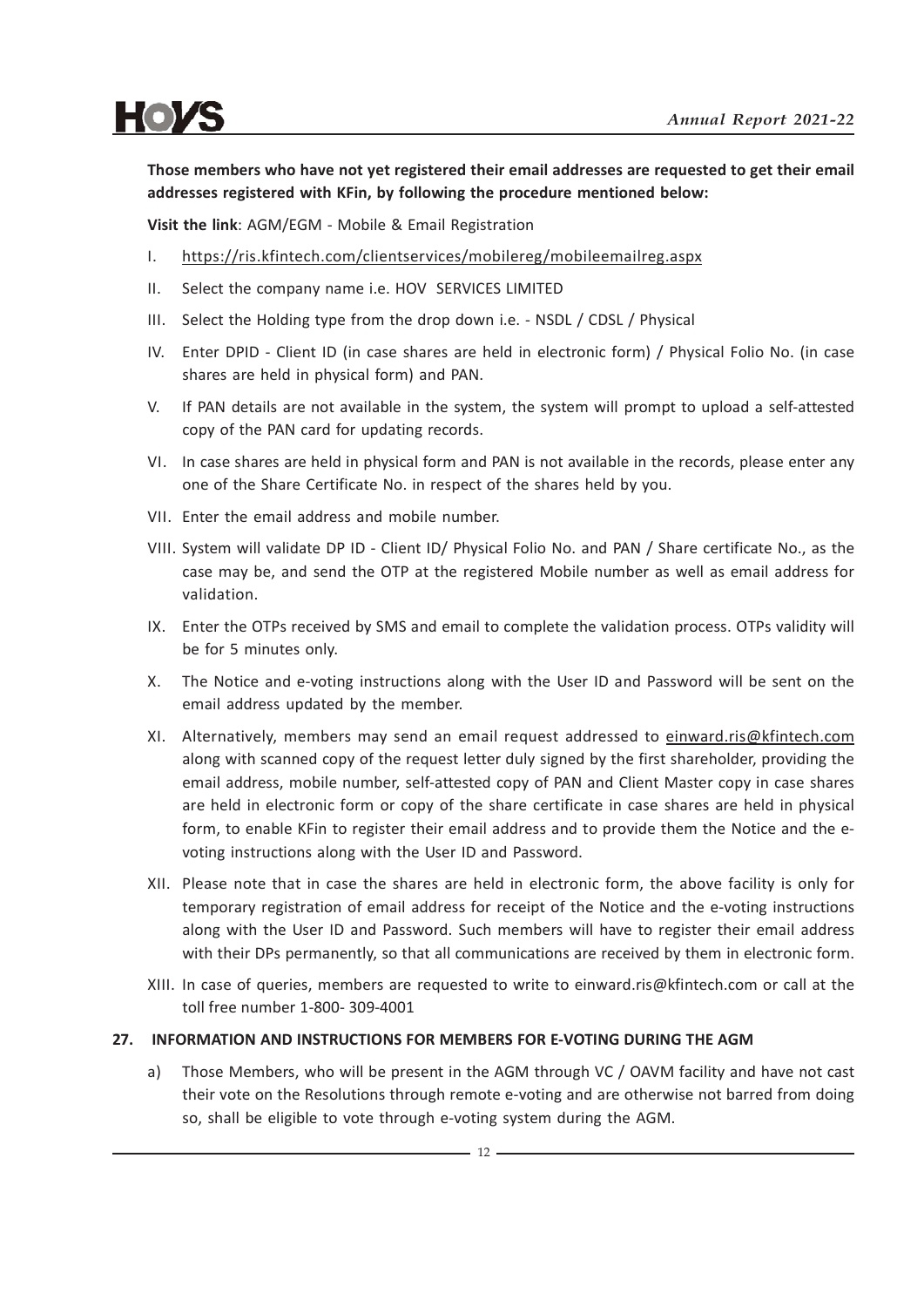

- b) The Members who have cast their vote by remote e-voting prior to the AGM may also attend/ participate in the AGM through VC / OAVM but shall not be entitled to cast their vote again.
- 28. In case of any query pertaining to remote e-voting, joining AGM through VC and related matters, may refer to the "Help" and "FAQs" sections / E-voting user manual available through a dropdown menu in the "Downloads" section of KFinTech's website for e-voting: https://evoting.kfintech.com or contact Mr. Mohd Mohsin Uddin, Senior Manager, KFin Technologies Limited at Selenium Tower B, Plot 31-32, Financial District, Nanakramguda Serilingampally Mandal, Hyderabad 500 032 or send an email to evoting@kfintech.com or call Toll-free No. 1800-309-4001.

By Order of the Board Registered Office: For HOV Services Limited 3rd Floor, Sharda Arcade,

Place: Pune Date: May 27, 2022

Pune Satara Road, Bibwewadi, Bhuvanesh Sharma Pune – 411037, Maharashtra VP-Corporate Affairs & CIN: L72200PN1989PLC014448 Company Secretary & Email: investor.relations@hovsltd.com Compliance Officer **Compliance Officer Website** : www.hovsltd.com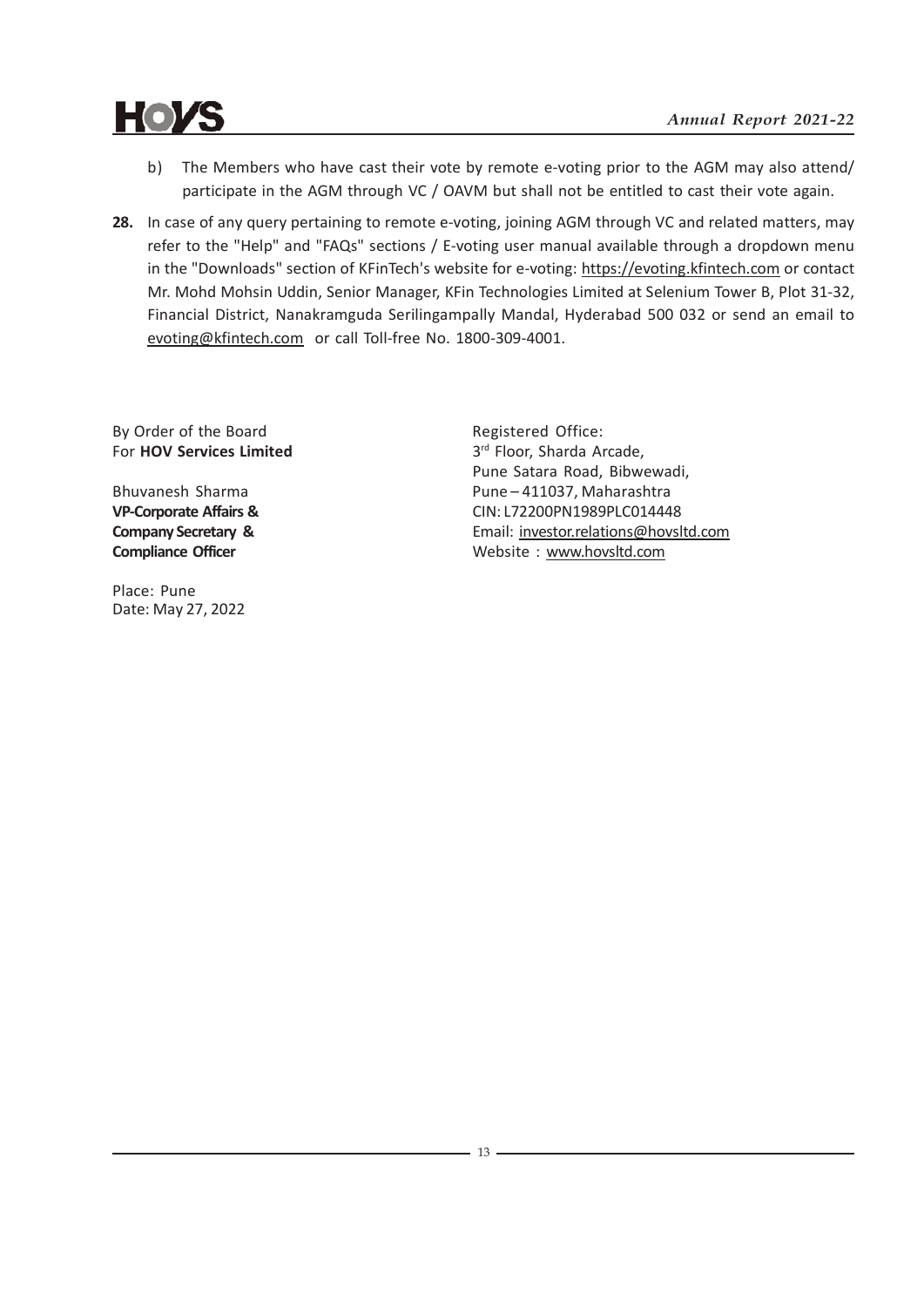## ANNEXURE TO THE NOTICE OF 34th AGM

#### EXPLANATORY STATEMENT PURSUANT TO SECTION 102 OF THE COMPANIES ACT, 2013

The following explanatory statement sets out all material facts relating to the business mentioned under Item Nos. 3 to 8 of the accompanying Notice of 34th Annual General Meeting:-

## Item No. 3 Appointment of M/s Lodha & Company, Chartered Accountants as the Statutory Auditors of the Company

The Statutory Auditors M/s. BAGARIA & Co., Chartered Accountants were appointed by the shareholders in 29th AGM held on September 1, 2017 for a term of five years until conclusion of this 34th AGM of this year 2022. Accordingly, M/s. BAGARIA & Co. would retire at the conclusion of 34th AGM pursuant to the provisions of Section 139 of the Companies Act, 2013.

The Board of Directors of the Company at their meeting held on May 27, 2022 on the recommendations of the Audit Committee, have approved the appointment of M/s Lodha & Company as the Statutory Auditors of the Company for a period of 5 years commencing from the conclusion of 34th AGM till the conclusion of the 39th AGM to be held in year 2027 as the Statutory Auditors in place of M/s. BAGARIA & Co., the retiring auditors.

M/s Lodha & Company, is one of the largest and most respected professional firm with over 80 years of an unblemished track record, ranked continuously among the top audit firms in India having National footprint (Kolkata, Mumbai, Delhi, Chennai, Hyderabad, Jaipur) with strong focus on high quality standards and integrity of work by dedicated team of approx. 350 and regularly Peer Reviewed (2009, 2014, 2018, & 2021).

M/s Lodha & Company, Chartered Accountants, vide their letter dated May 9, 2022 have consented for the appointment and confirmed that their appointment, if made, would be within the limits specified under Section 141(3)(g) of the Act. It was further confirmed by them that they are not disqualified to be appointed as statutory auditors in terms of the provisions of the proviso to Section 139(1), Section 141(2) and Section 141(3) of the Act and the provisions of the Companies (Audit and Auditors) Rules, 2014 and they have confirmed that they hold a valid certificate issued by the Peer Review Board of ICAI.

The remuneration payable to Lodha & Co, if appointed will be same as paid to M/s. BAGARIA & Co. for FY 2021-22 as per below details and the remuneration for the subsequent year(s) of their term shall be determined based on the recommendation of the Audit Committee and as mutually agreed between the Board of Directors of the Company and the Statutory Auditors.

| <b>Particulars</b>                                | (Amt.in Lakhs) |
|---------------------------------------------------|----------------|
| Audit Fees (Standalone & Consolidated)            | 5.00           |
| Limited Review Reports(Standalone & Consolidated) | 3.00           |
| Other Certification Services ( APR/CGR/DPT)       | 1.20           |
| Reimbursement of expenses (At Actuals), if any    |                |
| Total                                             | 9.20           |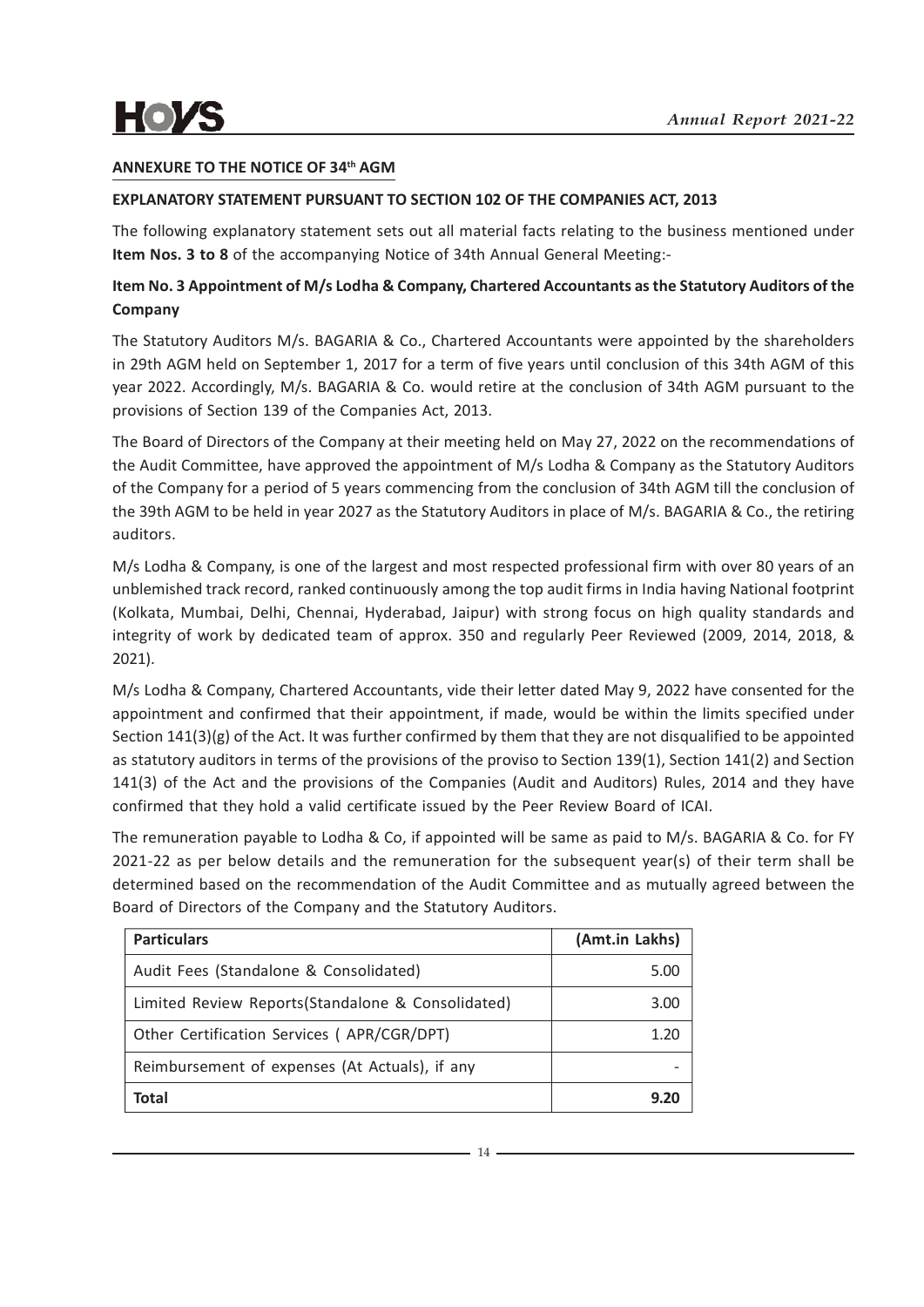None of the Directors, Key Managerial Personnel of HOVS and their relatives are interested in the aforesaid resolutions, except to the extent of their shareholding, if any, in HOVS.

The Board recommends the resolution set forth in Item No. 3 for approval of the Shareholders'.

# Item No. 4 Appointment/Re-appointment of Mr. Vikram Negi (DIN 01639441) as a Whole Time Director, of the Company for a further term of five years from September 1, 2022 till August 31, 2027

Mr. Vikram Negi was appointed as the Whole-time Director designated as Executive Director of the Company for a period of five years from September 1, 2017 until August 31, 2022. His term will get over on August 31, 2022. As required his re-appointment needs to be approved by the shareholders' of the Company in this annual general meeting.

The Nomination and Remuneration Committee in its meeting held on May 27, 2022 had recommended for his appointment. In the opinion of the Board of Directors Mr. Vikram Negi will bring immense value to the Board and the Company will be benefitted by his 22 plus years of invaluable expertise in successfully managing large deals, cross border teams; operational and financial processes and have strong background in M&A, Finance, Treasury and Operations and possess a broad range of interpersonal and advisory skills. Mr. Vikram Negi has given his consent and declared qualified for being appointed.

The Board of Directors of the Company at their meeting held on May 27, 2022 on the recommendations of the Nomination and Remuneration Committee, have approved the appointment/ re-appointment for a further term of five years from September 1, 2022 until August 22, 2027 and accordingly, pursuant to the provisions of Section 196 (2) of the Companies Act, 2013, his re-appointment requires the approval of the Shareholders.

Except Mr. Vikram Negi, Executive Director no other Directors or Key Managerial Personnel or their relatives are directly or indirectly, concerned or interested, financial or otherwise in the proposed resolutions.

None of the Directors, Key Managerial Personnel of HOVS and their relatives are interested in the aforesaid resolutions, except to the extent of their shareholding, if any, in HOVS.

The Board recommends the resolution set forth in Item No. 4 for approval of the Shareholders'.

# Item No. 5 Contract of services for revenue of the Company with SourceHOV LLC & HOVG LLC, related party/s transactions in ordinary course of business of the Company

The Company (the "HOVS") in the ordinary course of business has been providing services of IT Support & Maintenance and Data Entry services to the SourceHOV LLC and HOVG LLC. Both are "related party" pursuant to the applicable provisions of Section 188 of the Companies Act, 2013 and Regulation 2(zb) of SEBI (Listing Obligations and Disclosure Requirements) Regulations, 2015.

The total contract value for the year ended March 31, 2022 with SourceHOV was Rs. 8.45 Crore and with HOVG was Rs. 1.61 crore which is exceeding the limits of 10% of consolidated turnover of Rs 10.06 crore. Accordingly, both contracts are material related party transactions in accordance with Regulation 23 of Securities Exchange Board of India (Listing Obligation and Disclosure Requirements) Regulations, 2015 and therefore, require approval of Shareholders of the Company. Accordingly, the Board of Directors of the Company at their meeting held on May 27, 2022 on the recommendations of the Audit Committee, have considered for the approval of the shareholders of the Company.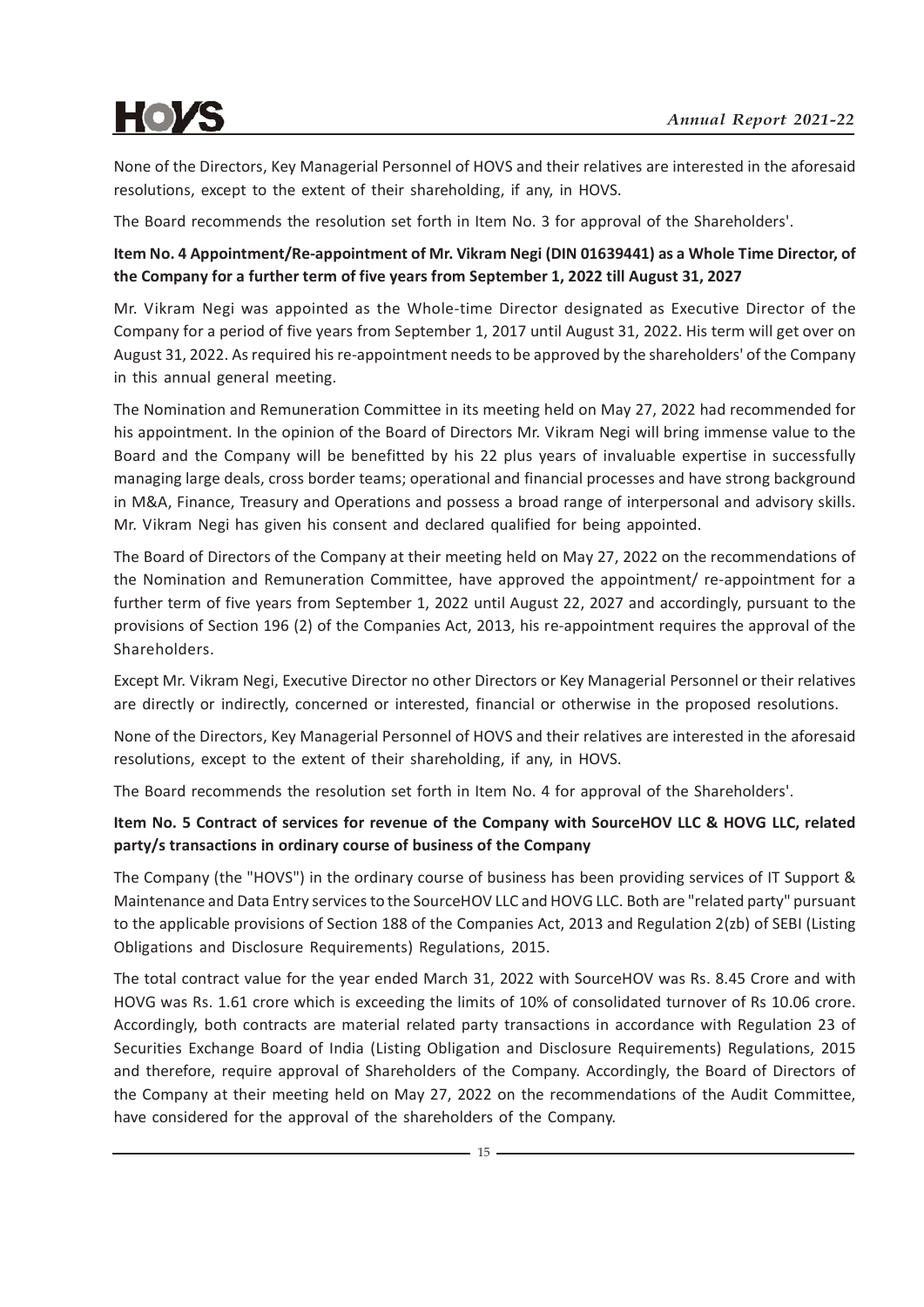The particulars required pursuant to the Explanation (3) of Rule 15(1) of the Companies (Meetings of Board and its Powers) Rules, 2014 are as detailed below:

| Sr. No.        | <b>Description</b>                                                                                                                                                                        | <b>Particulars</b>                                                                                                                                                                                                                                                                                                                                                      |
|----------------|-------------------------------------------------------------------------------------------------------------------------------------------------------------------------------------------|-------------------------------------------------------------------------------------------------------------------------------------------------------------------------------------------------------------------------------------------------------------------------------------------------------------------------------------------------------------------------|
| $\mathbf{1}$   | Name of the related party                                                                                                                                                                 | SourceHOV LLC & HOVG LLC                                                                                                                                                                                                                                                                                                                                                |
| $\overline{2}$ | Name of Promoter/Director/<br>KMP who is related, if any                                                                                                                                  | Parvinder S Chadha; Adesi 234 LLC; HOF 2 LLC are<br>Promoters of the Company, also holds beneficial<br>ownership of Exela Technologies Inc.                                                                                                                                                                                                                             |
|                |                                                                                                                                                                                           | Sunil Rajadhyaksha, Promoter Director of the<br>Company.                                                                                                                                                                                                                                                                                                                |
|                |                                                                                                                                                                                           | Surinder Rametra, Promoter Director; Stern Capital<br>Partners LLC, Promoters of the Company.                                                                                                                                                                                                                                                                           |
|                |                                                                                                                                                                                           | General Pacific LLC; Promoter Group entity.                                                                                                                                                                                                                                                                                                                             |
|                |                                                                                                                                                                                           | Vikram Negi, Chairman & Executive Director of the<br>Company.                                                                                                                                                                                                                                                                                                           |
|                |                                                                                                                                                                                           | Nilesh Bafna, Chief Financial Officer and Bhuvanesh<br>Sharma, Company Secretary are KPMs of the<br>Company.                                                                                                                                                                                                                                                            |
| 3              | Nature of relationship                                                                                                                                                                    | SourceHOV LLC & HOVG LLC, are entity of Exela<br>Technologies, Inc.                                                                                                                                                                                                                                                                                                     |
|                |                                                                                                                                                                                           | HOV Services Limited holds investments in Exela<br>Technologies, Inc.                                                                                                                                                                                                                                                                                                   |
| 4              | Type, material terms, tenure,<br>monetary value and particulars of the<br>transaction/contract/arrangements                                                                               | IT support & Maintenance services and Data entry<br>services contract with SourceHOV LLC and Services<br>for developing applications, networking, software<br>support and contract for maintenance services with<br>HOVG LLC. These services are billable services for<br>revenue of value approx. Rs. 15 Crore per annum<br>budgeted with both parties for FY 2022-23. |
| 5              | Justification of the proposed<br>transaction beneficial to the Company                                                                                                                    | The Company have been providing the services on<br>the cost plus mark-up and fixed fees basis and the<br>contracts/transactions generates revenue in the<br>ordinary course of business for the Company<br>receivables in US\$ every year.                                                                                                                              |
| 6              | Percentage of HOV Services Limited's<br>annual consolidated turnover, for the<br>immediately preceding financial year,<br>that is represented by the value of the<br>proposed transaction | 60.13 % of the consolidated turnover of the Company<br>per annum.                                                                                                                                                                                                                                                                                                       |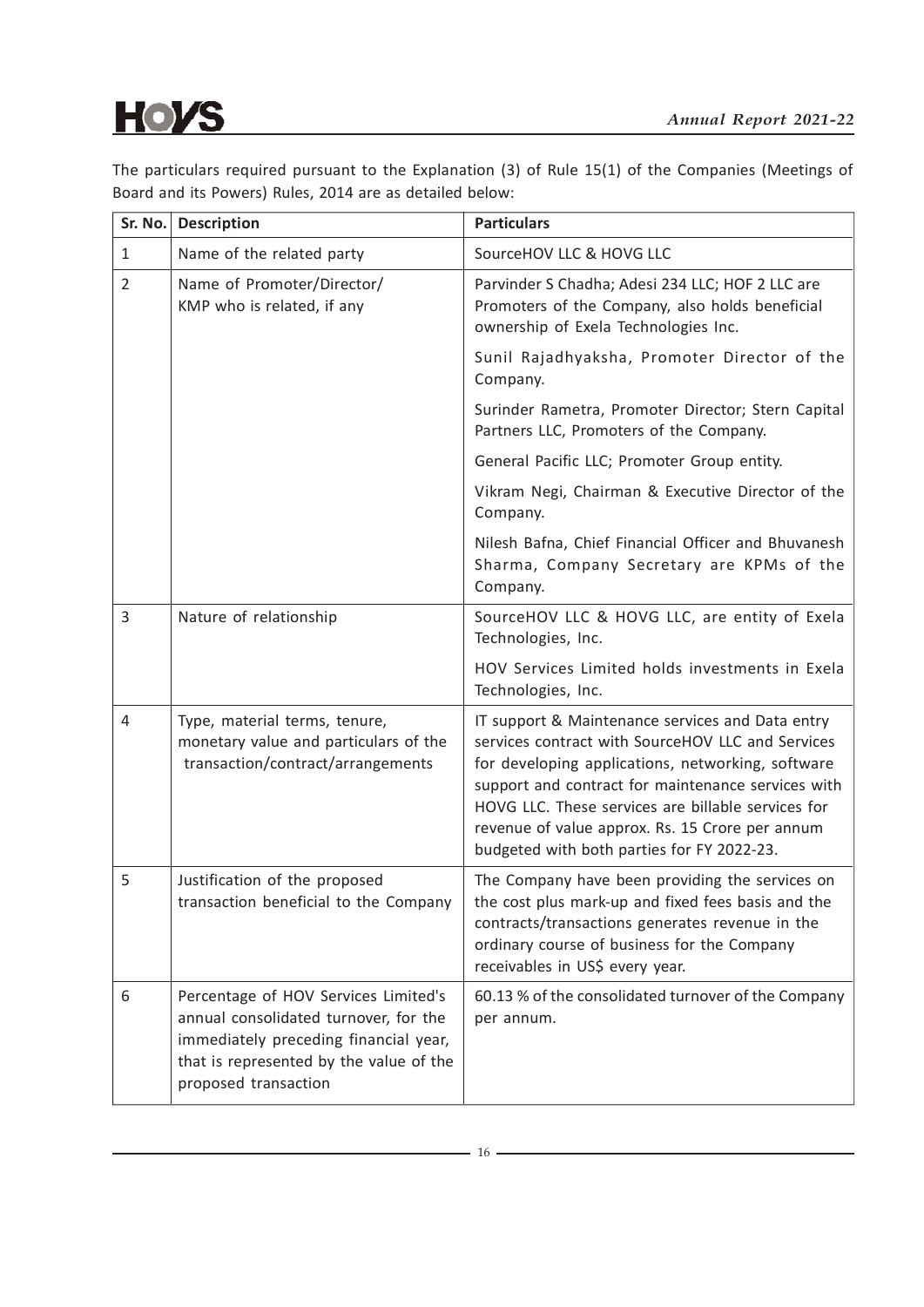| Sr. No.        | <b>Description</b>                                                                                                                                                                                                                    | <b>Particulars</b>                                                                                                                                                                                                                                                                   |
|----------------|---------------------------------------------------------------------------------------------------------------------------------------------------------------------------------------------------------------------------------------|--------------------------------------------------------------------------------------------------------------------------------------------------------------------------------------------------------------------------------------------------------------------------------------|
| $\overline{7}$ | Details of the valuation report or<br>external party report (if any) enclosed<br>with the Notice                                                                                                                                      | <b>NA</b>                                                                                                                                                                                                                                                                            |
| 8              | Any other information relevant or<br>important for the members to take<br>a decision on the proposed resolution                                                                                                                       | All the contracts/arrangements and the transactions<br>with "related parties" are reviewed and approved by<br>the Audit Committee and the relevant information<br>forming part of the statement setting out material<br>facts which has been mentioned in the above para-<br>graphs. |
| þ              | investments made or given:                                                                                                                                                                                                            | Following additional disclosures to be made in case loans, inter-corporate deposits, advances or                                                                                                                                                                                     |
| A              | Source of funds in connection with<br>proposed transaction                                                                                                                                                                            | <b>NA</b>                                                                                                                                                                                                                                                                            |
| B              | In case any financial indebtedness is<br>incurred to make or give loans,<br>intercorporate deposits, advances or<br>investment:<br>• Nature of indebtedness<br>• cost of funds and<br>• tenure of the indebtedness                    | <b>NA</b>                                                                                                                                                                                                                                                                            |
| $\mathsf{C}$   | Terms of the loan, inter-corporate<br>deposits, advances or investment made<br>or given (including covenants, tenure,<br>interest rate and repayment schedule,<br>whether secured or unsecured; if<br>secured, the nature of security | <b>NA</b>                                                                                                                                                                                                                                                                            |
| D              | Purpose for which the funds will be<br>utilised by the ultimate beneficiary of<br>such funds pursuant to the RPT                                                                                                                      | <b>NA</b>                                                                                                                                                                                                                                                                            |

The Promoters/Promoter Group Entity/Promoter Directors/KPM of the Company, as mentioned above shall not vote to approve on the shareholder resolution in annual general meeting as it is a 'material related party transaction' as per the SEBI (LODR), 2015.

None of the directors, except as stated above, Key Managerial Personnel of HOVS and their relatives are interested in the aforesaid resolutions, except to the extent of their shareholding, if any, in HOVS.

The Board recommends the resolutions set forth in Item No. 5 for approval of the Members in the best interest of the Company.

## Item No. 6 Contract of lease agreement of the Company Premises with Exela Technologies India Private Limited, a related party transaction.

The Company Premises bearing No. VAT 331 admeasuring 13,243.69 square feet or thereabouts, on the 3rd Floor of Tower No. 3 of the Building known as "International Infotech Park" (the "Premises") situate at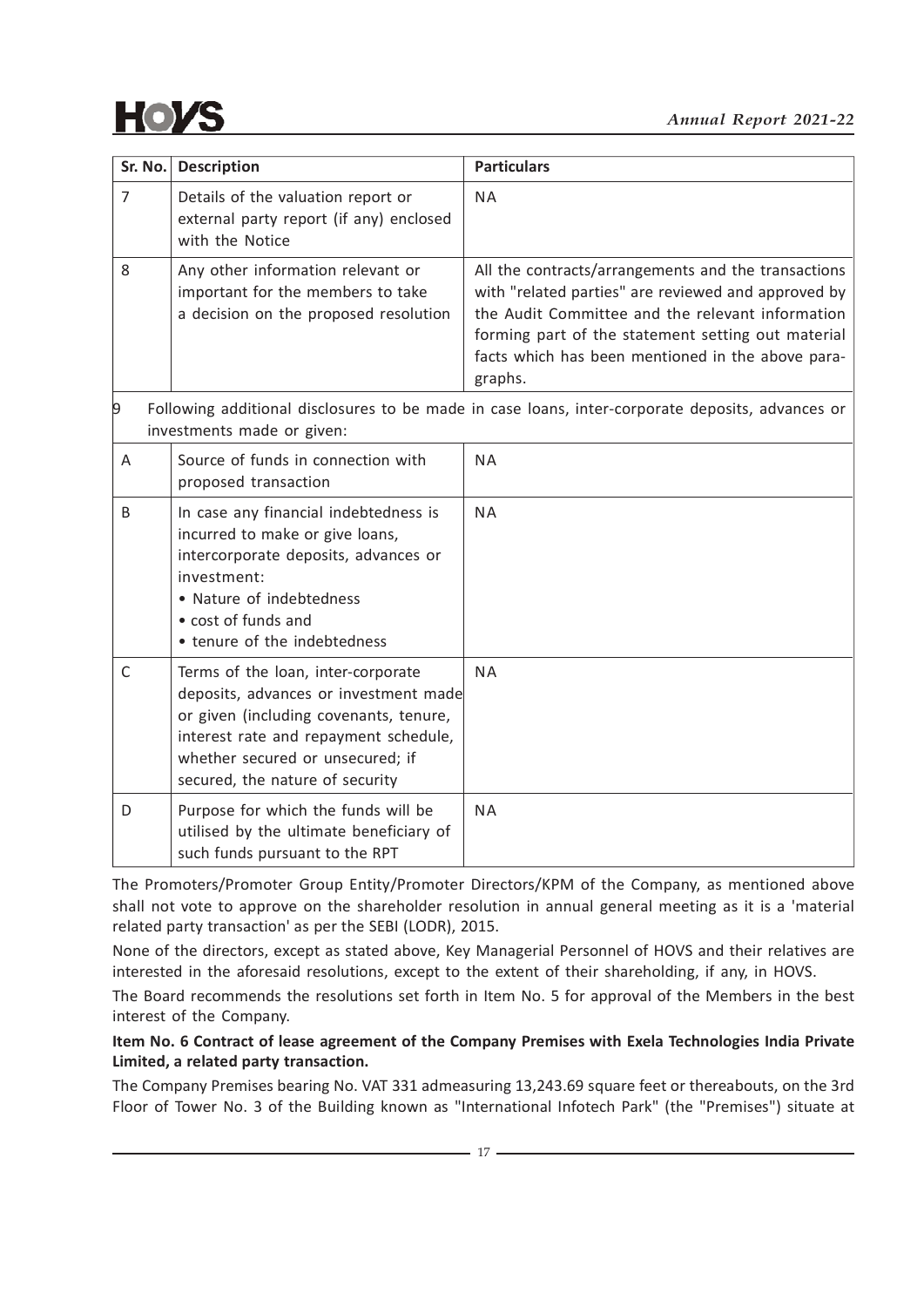Vashi Railway Station Complex, Vashi, Navi Mumbai- 400705 was leased on rent to BancTec TPS India Private Limited (name changed to Exela Technologies India Private Limited ("the ETIPL")) vide Leave & License Agreement entered on October 25, 2012. The Company had taken shareholders' approval in 27th AGM held on July 22, 2015 for the said Leave & License Agreement, as being a related party transaction.

Over the lease periods, the Leave & License Agreement was duly renewed, in due course before end of five years lease period. It was last renewed in 2017 vide License Agreement dated March 15, 2017 whose term got over on October 31, 2021. In order to continue business operations, the Parties had intents to renew the Leave & License for further periods. However, the renewal of the said agreement ought to be renewed on October 31, 2021, could not be able to register due to the unprecedented pandemic circumstances.

The both Parties, for the purpose of their continued business operations requirement, the Premises was continued to used by the ETIPL and accordingly the Parties had entered into a Memorandum of Understanding (the "MOU") dated March 8, 2022 agreeing to register new leave & license agreement within 11 months from the date of MOU i.e. March 8, 2022 subject to required approvals. In accordance with the said MOU the monthly license fees of Rs 9,40,302/-(Nine Lakhs Forty Thousand Three Hundred and Two Only) per month was paid by ETIPL from November 1, 2021 to the Company and ETIPL will continue to pay the rent, until the registration of new leave & license agreement.

The Leave and License Agreement to enter into by the Company with ETIPL is a material related party transactions, therefore require Shareholders' approval by way of ordinary resolution in accordance with Regulation 23 of the SEBI (Listing Obligations and Disclosure Requirements) Regulations, 2015 and Section 188 the Companies Act, 2013. Accordingly, the Board of Directors of the Company at their meeting held on May 27, 2022, on the recommendations of the Audit Committee, have considered for the approval of the shareholders of the Company.

| Sr. No.        | <b>Description</b>                                       | <b>Particulars</b>                                                                                                                          |
|----------------|----------------------------------------------------------|---------------------------------------------------------------------------------------------------------------------------------------------|
| 1              | Name of the related party                                | Exela Technologies India Private Limited                                                                                                    |
| $\overline{2}$ | Name of Promoter/Director/ KMP<br>who is related, if any | Parvinder S Chadha; Adesi 234 LLC; HOF 2 LLC are<br>Promoters of the Company, also holds beneficial<br>ownership of Exela Technologies Inc. |
|                |                                                          | Sunil Rajadhyaksha, Promoter Director of the<br>Company and holds one share as a nominee<br>shareholder of ETIPL.                           |
|                |                                                          | Surinder Rametra, Promoter Director; Stern Capital<br>Partners LLC, Promoters of the Company.                                               |
|                |                                                          | General Pacific LLC; Promoter Group entity.                                                                                                 |
|                |                                                          | Vikram Negi, Chairman & Executive Director of the<br>Company.                                                                               |
|                |                                                          | Nilesh Bafna, Chief Financial Officer and Bhuvanesh<br>Sharma, Company Secretary are KPMs of the<br>Company.                                |

The particulars required pursuant to the Explanation (3) of Rule 15(1) of the Companies (Meetings of Board and its Powers) Rules, 2014 are as detailed below: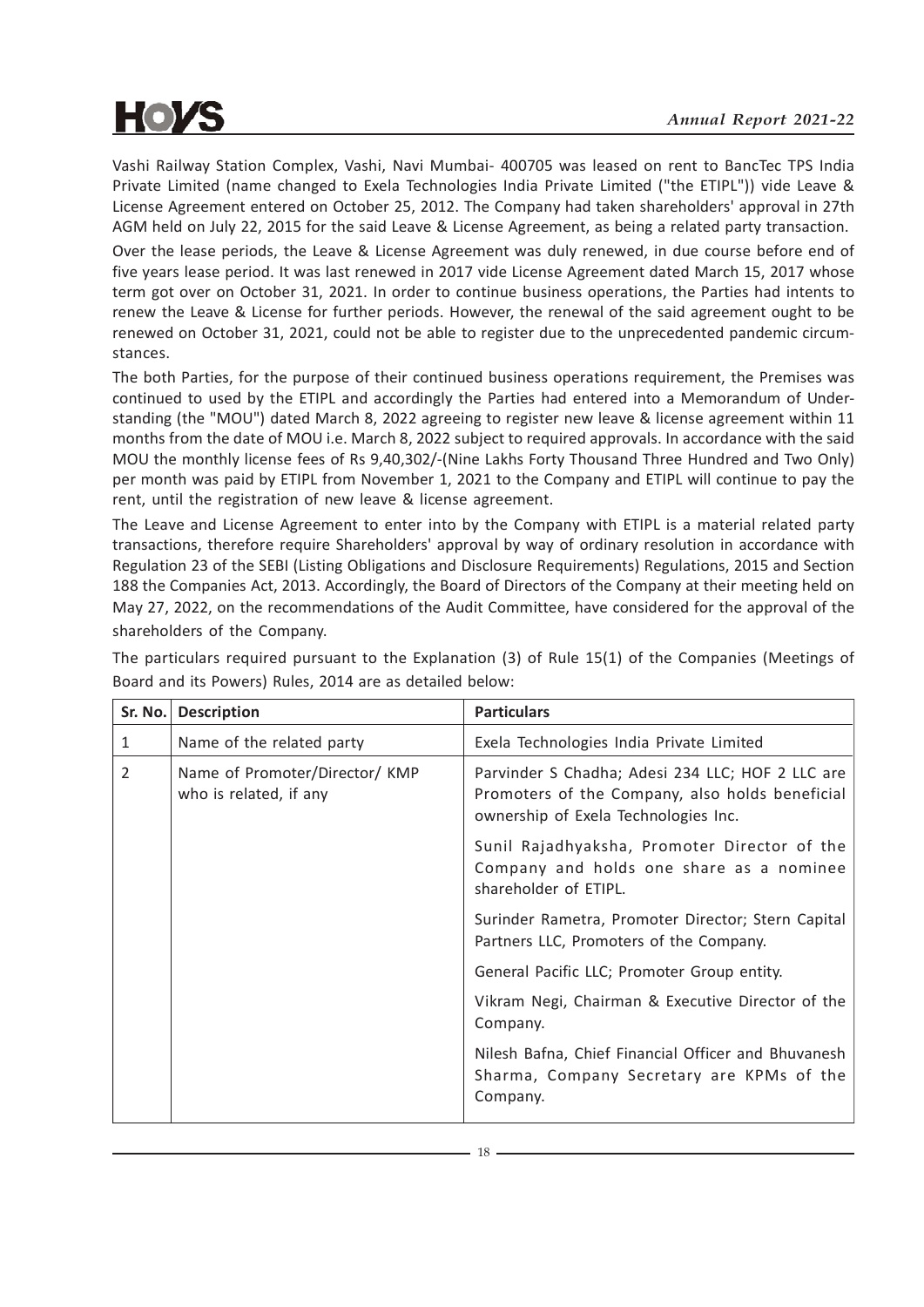| Sr. No. | <b>Description</b>                                                                                                                                                                                                                       | <b>Particulars</b>                                                                                                                                                                            |
|---------|------------------------------------------------------------------------------------------------------------------------------------------------------------------------------------------------------------------------------------------|-----------------------------------------------------------------------------------------------------------------------------------------------------------------------------------------------|
| 3       | Nature of relationship                                                                                                                                                                                                                   | ETIPL, an entity of Exela Technologies, Inc.                                                                                                                                                  |
|         |                                                                                                                                                                                                                                          | HOV Services Limited holds investments in Exela<br>Technologies, Inc.                                                                                                                         |
| 4       | Type, material terms, tenure, monetary<br>value and particulars of the transaction/<br>contract/arrangements                                                                                                                             | Leave & License for 5 years with monthly rent of<br>Rs. 9,40,302/-per month, with 5% incremental in rent<br>over end of each year.                                                            |
| 5       | Justification of the proposed transaction<br>beneficial to the Company                                                                                                                                                                   | The Leave & License agreement is for the rent<br>receivable by the Company and is accounted as other<br>income. Other terms standard as for the Leave &<br>License.                           |
| 6       | Percentage of HOV Services Limited's<br>annual consolidated turnover, for the<br>immediately preceding financial year,<br>that is represented by the value of the<br>proposed transaction                                                | 891.39% of the consolidated turnover of the Company<br>per annum                                                                                                                              |
| 7       | Details of the valuation report or<br>external party report (if any) enclosed<br>with the Notice                                                                                                                                         | <b>NA</b>                                                                                                                                                                                     |
| 8       | Any other information relevant or<br>important for the members to take a<br>decision on the proposed resolution                                                                                                                          | All RPTs are reviewed by the Audit Committee and<br>the relevant information forming part of the<br>statement setting out material facts which has been<br>mentioned in the above paragraphs. |
| þ       | investments made or given:                                                                                                                                                                                                               | Following additional disclosures to be made in case loans, inter-corporate deposits, advances or                                                                                              |
| A       | Source of funds in connection with<br>proposed transaction                                                                                                                                                                               | <b>NA</b>                                                                                                                                                                                     |
| B       | In case any financial indebtedness<br>is incurred to make or give loans,<br>intercorporate deposits, advances<br>or investment:<br>• Nature of indebtedness<br>• cost of funds and<br>• tenure of the indebtedness                       | <b>NA</b>                                                                                                                                                                                     |
| C       | Terms of the loan, inter-corporate<br>deposits, advances or investment<br>made or given (including covenants,<br>tenure, interest rate and repayment<br>schedule, whether secured or<br>unsecured; if secured, the nature of<br>security | <b>NA</b>                                                                                                                                                                                     |
| D       | Purpose for which the funds will be<br>utilised by the ultimate beneficiary of<br>such funds pursuant to the RPT                                                                                                                         | <b>NA</b>                                                                                                                                                                                     |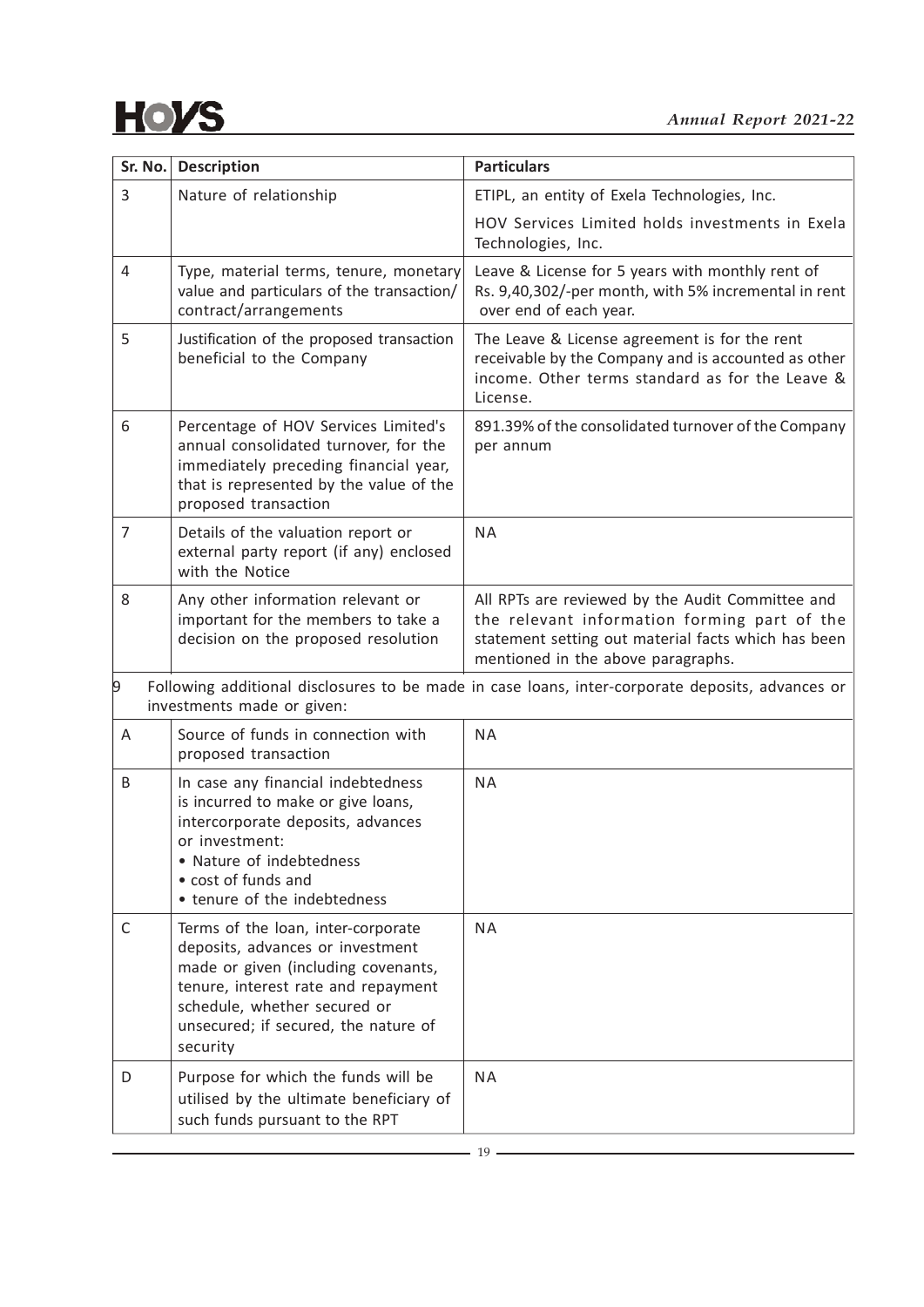The Promoters/Promoter Group Entity/Promoter Directors/KPM of the Company, as mentioned above shall not vote to approve on the shareholder resolution in annual general meeting as it is a 'material related party transaction' as per the SEBI (LODR), 2015.

None of the directors, except as stated above, Key Managerial Personnel of HOVS and their relatives are interested in the aforesaid resolutions, except to the extent of their shareholding, if any, in HOVS.

The Board recommends the resolutions set forth in Item No. 6 for approval of the Members in the best interest of the Company.

#### Item No. 7 Sale of Company Premises to Exela Technologies India Private Limited, a related party transaction.

The Board of your Company considered to liquidate the investment in property for better opportunities for business growth of the Company. As per independent property valuation report dated July 20, 2021 from Ajinkya Raorane & Associates, a Government Registered Valuer the fair market value of property is Rs 19.86 Crore. The Audit Committee in its meeting held on November 13, 2021 had reviewed the proposal of sale of Property with recommendations to the Board to avail shareholders' approval. The Board in its meeting held on November 13, 2021 had approved the sale of the Property to prospective buyer/s for a sum not less than Rs. 19.86 Crore. The Company had given public advertisement in leading newspapers as required to sale the immovable Property. There was no third party buyer/s in pandemic environment.

The Board of Directors of the Company at their meeting held on May 27, 2022, on the recommendations of the Audit Committee, have considered the proposal to sale the property to Exela Technologies India Private Limited (ETIPL) subject to the approval of the shareholders of the Company. The fair value of the property was re-assessed and as per independent property valuation report dated April 27, 2022 a Government Registered Valuer there was no change in the fair market value of Rs 19.86 Crore.

As per Regulation 23 of SEBI (Listing Obligations and Disclosure Requirements) Regulations, 2015, the sale of the Property to ETIPL is a "material related party transaction" and therefore shall require approval of Shareholders of the Company. Accordingly, the shareholders' approval sought hereunder shall also be considered to be taken under applicable provisions of Section 188 of the Companies Act, 2013.

The particulars required pursuant to the Explanation (3) of Rule 15(1) of the Companies (Meetings of Board and its Powers) Rules, 2014 are as detailed below:

| Sr. No.        | <b>Description</b>                                       | <b>Particulars</b>                                                                                                                          |
|----------------|----------------------------------------------------------|---------------------------------------------------------------------------------------------------------------------------------------------|
| 1              | Name of the related party                                | Exela Technologies India Private Limited                                                                                                    |
| $\mathfrak{D}$ | Name of Promoter/Director/ KMP<br>who is related, if any | Parvinder S Chadha; Adesi 234 LLC; HOF 2 LLC are<br>Promoters of the Company, also holds beneficial<br>ownership of Exela Technologies Inc. |
|                |                                                          | Sunil Rajadhyaksha, Promoter Director of the<br>Company and holds one share as a nominee<br>shareholder of ETIPL.                           |
|                |                                                          | Surinder Rametra, Promoter Director; Stern Capital<br>Partners LLC, Promoters of the Company.                                               |
|                |                                                          | General Pacific LLC; Promoter Group entity.                                                                                                 |
|                |                                                          | Vikram Negi, Chairman & Executive Director of the<br>Company.                                                                               |
|                |                                                          | Nilesh Bafna, Chief Financial Officer and Bhuvanesh<br>Sharma, Company Secretary are KPMs of the<br>Company.                                |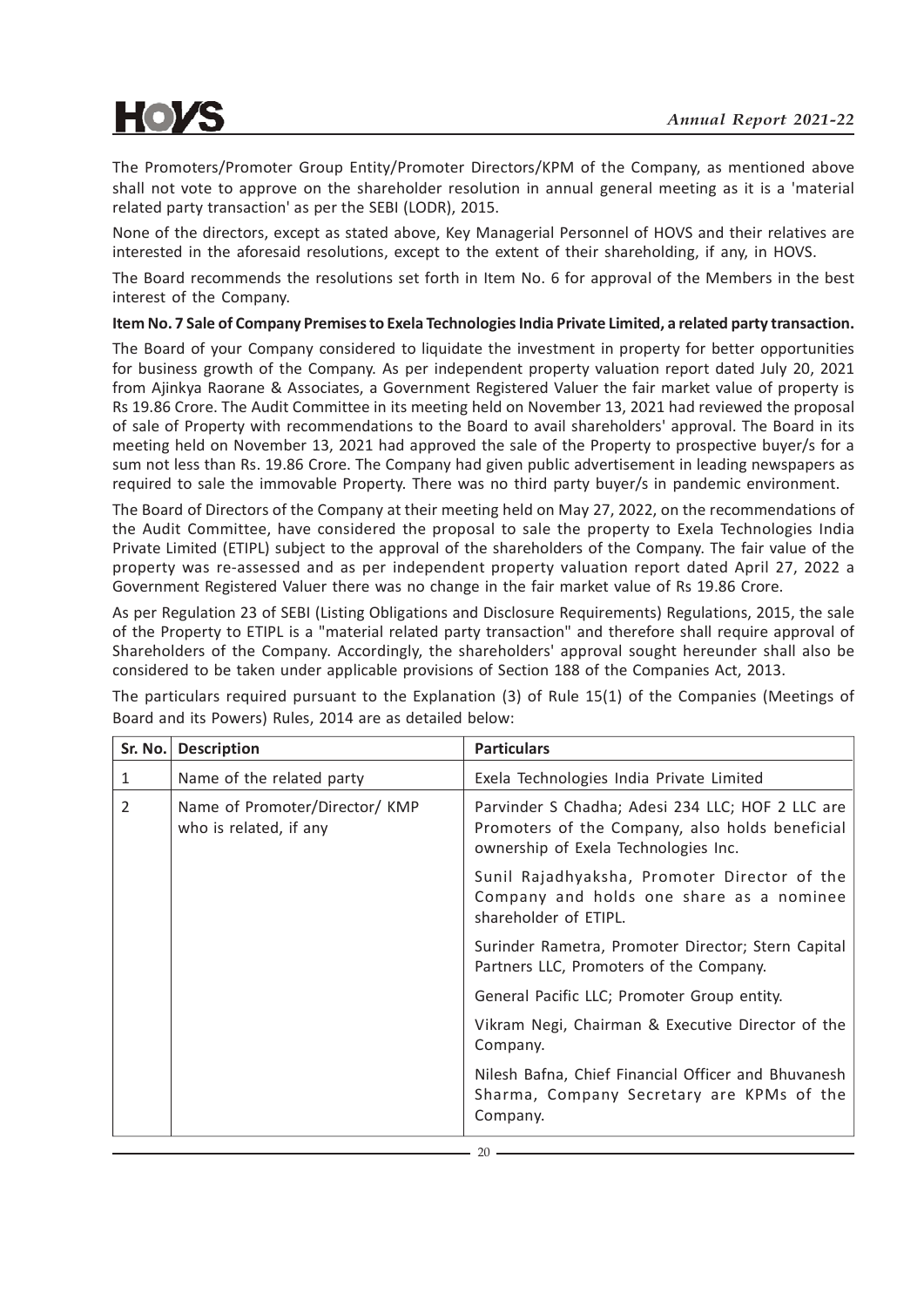| Sr. No.        | <b>Description</b>                                                                                                                                                                                                                    | <b>Particulars</b>                                                                                                                                                                            |
|----------------|---------------------------------------------------------------------------------------------------------------------------------------------------------------------------------------------------------------------------------------|-----------------------------------------------------------------------------------------------------------------------------------------------------------------------------------------------|
| 3              | Nature of relationship                                                                                                                                                                                                                | Exela Technologies India Private Limited, an entity of<br>Exela Technologies, Inc.                                                                                                            |
|                |                                                                                                                                                                                                                                       | HOV Services Limited holds investments in Exela<br>Technologies, Inc.                                                                                                                         |
| $\overline{4}$ | Type, material terms, tenure,<br>monetary value and particulars of<br>the transaction/contract/arrangements                                                                                                                           | Sale of 13,243.690 Sq. feet of area situated at VAT 331,<br>3rd Floor, Tower No.3, Vashi Infotech Park, Vashi, Navi<br>Mumbai; Aggregate consideration of not less than<br>Rs. 19.86 Crore.   |
| 5              | Justification of the proposed<br>beneficial to the Company                                                                                                                                                                            | Liquidating the investment for better opportunities<br>for business growth of the Company.                                                                                                    |
| 6              | Percentage of HOV Services Limited's<br>annual consolidated turnover, for the<br>immediately preceding financial year,<br>that is represented by the value of the<br>proposed transaction                                             | 50.64% of the consolidated turnover of the Company<br>per annum.                                                                                                                              |
| 7              | Details of the valuation report or<br>external party report (if any) enclosed<br>with the Notice                                                                                                                                      | Independent property valuation report dated April<br>27, 2022 from Ajinkya Raorane & Associates, a<br>Government Registered Valuer to access the fair<br>market value of property.            |
| 8              | Any other information relevant or<br>important for the members to take a<br>decision on the proposed resolution                                                                                                                       | All RPTs are reviewed by the Audit Committee and<br>the relevant information forming part of the<br>statement setting out material facts which has been<br>mentioned in the above paragraphs. |
| 9              | investments made or given:                                                                                                                                                                                                            | Following additional disclosures to be made in case loans, inter-corporate deposits, advances or                                                                                              |
| Α              | Source of funds in connection with<br>proposed transaction                                                                                                                                                                            | <b>NA</b>                                                                                                                                                                                     |
| B              | In case any financial indebtedness is<br>incurred to make or give loans,<br>intercorporate deposits, advances or<br>investment:<br>• Nature of indebtedness<br>• cost of funds and<br>• tenure of the indebtedness                    | <b>NA</b>                                                                                                                                                                                     |
| C              | Terms of the loan, inter-corporate<br>deposits, advances or investment made<br>or given (including covenants, tenure,<br>interest rate and repayment schedule,<br>whether secured or unsecured; if<br>secured, the nature of security | <b>NA</b>                                                                                                                                                                                     |
| D              | Purpose for which the funds will be<br>utilised by the ultimate beneficiary of<br>such funds pursuant to the RPT                                                                                                                      | <b>NA</b>                                                                                                                                                                                     |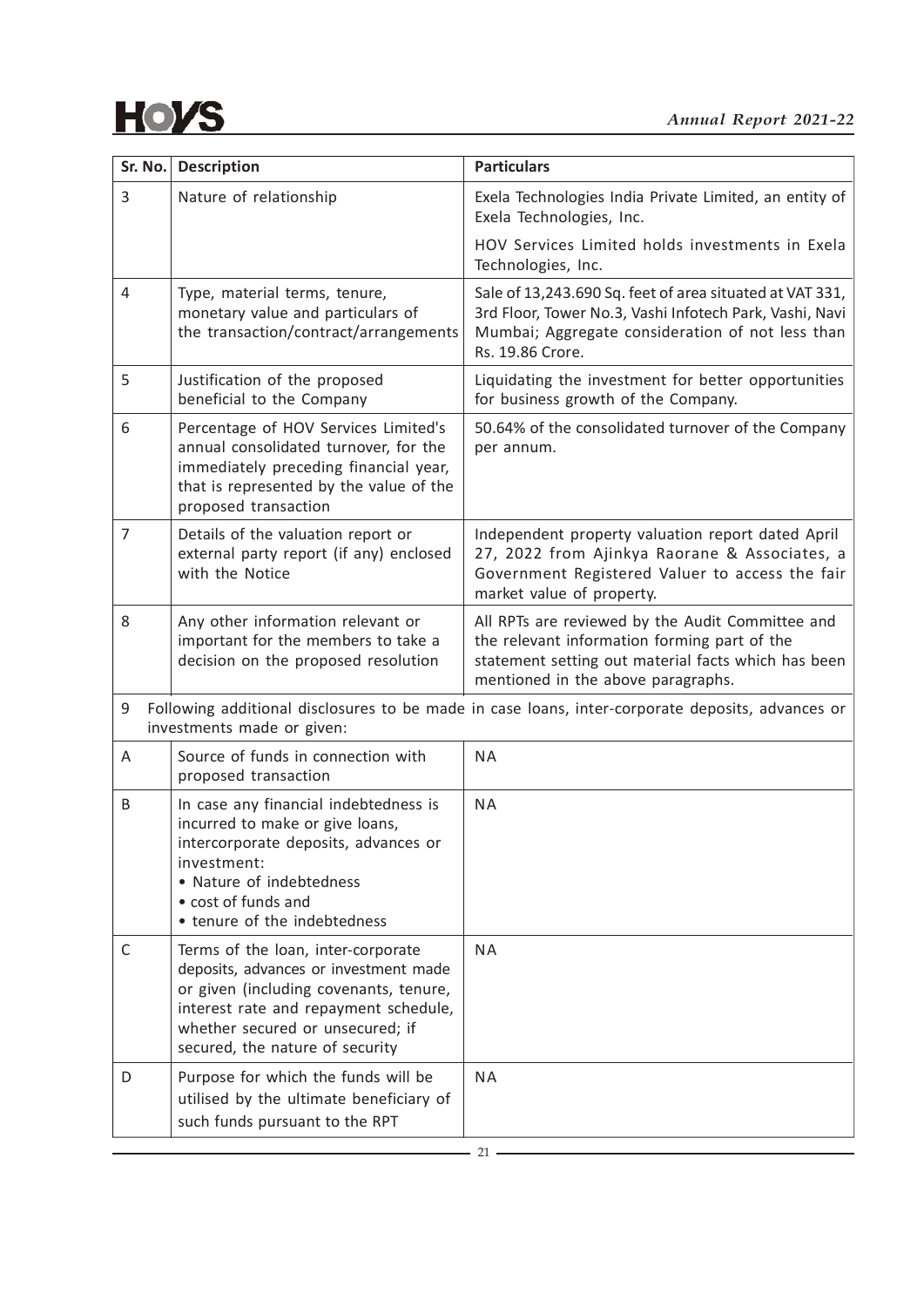The Promoters/Promoter Group Entity/Promoter Directors/KPM of the Company, as mentioned above shall not vote to approve on the shareholder resolution in annual general meeting as it is a 'material related party transaction' as per the SEBI (LODR), 2015.

None of the directors, except as stated above, Key Managerial Personnel of HOVS and their relatives are interested in the aforesaid resolutions, except to the extent of their shareholding, if any, in HOVS.

The Board recommends the resolutions set forth in Item No. 7 for approval of the Members in the best interest of the Company.

## Item No. 8 Repayment of advance by HOVS LLC to HGM Fund LLC, a related party transaction.

The Company's, wholly owned subsidiary HOVS LLC had taken advance from HGM Fund LLC repayable on demand and is required to repay outstanding advance amount of US\$ 1.37 Million to HGM Fund LLC. In accordance with Regulation 23 the SEBI (Listing Obligations and Disclosure Requirements) Regulations, 2015 the repay of advance require shareholders' approval.

The Board of Directors of the Company at their meeting held on May 27, 2022, on the recommendations of the Audit Committee, have considered the repayment of outstanding advance amount of US\$ 1.37 Million to HGM Fund LLC and as required seeks approval of shareholders of the Company.

| Sr. No.        | <b>Description</b>                                       | <b>Particulars</b>                                                                                     |
|----------------|----------------------------------------------------------|--------------------------------------------------------------------------------------------------------|
| 1              | Name of the related party                                | <b>HGM Fund LLC</b>                                                                                    |
| $\overline{2}$ | Name of Promoter/Director/ KMP<br>who is related, if any | Parvinder S Chadha; Promoter of the Company and<br>holds CEO position in HGM.                          |
|                |                                                          | Sunil Rajadhyaksha, Promoter Director of the<br>Company and is partner in HGM.                         |
|                |                                                          | Surinder Rametra, Promoter Director of the Company<br>and is Partner in HGM.                           |
|                |                                                          | Vikram Negi, Executive Director of the Company and<br>is Principal in HGM.                             |
|                |                                                          | Nilesh Bafna, Chief Financial Officer and Bhuvanesh<br>Sharma, Company Secretary are KPMs of the HOVS. |
| 3              | Nature of relationship                                   | HGM Fund LLC is an entity of Promoters of the<br>Company.                                              |

The particulars required pursuant to the Explanation (3) of Rule 15(1) of the Companies (Meetings of Board and its Powers) Rules, 2014 are as detailed below: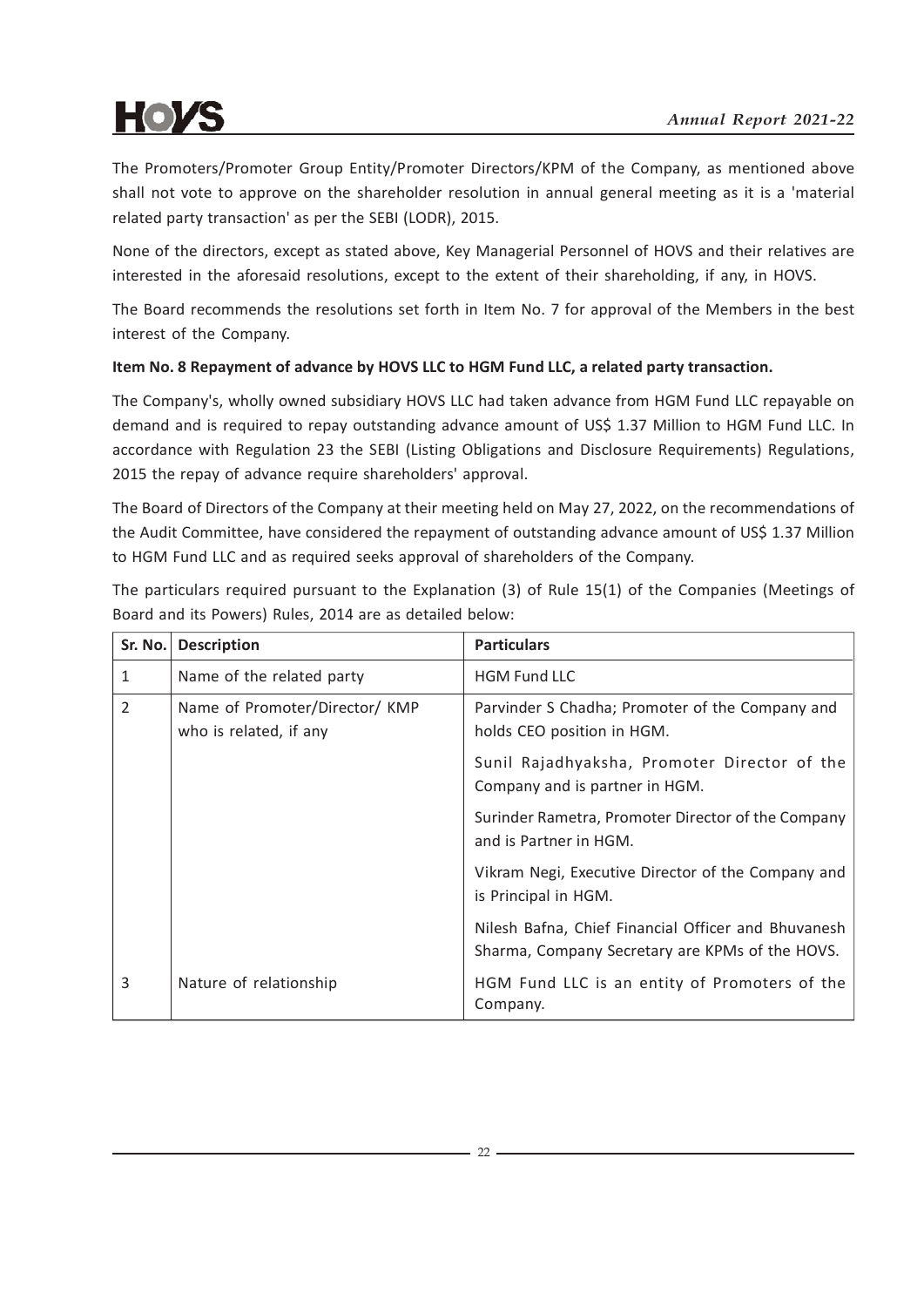| Sr. No. | <b>Description</b>                                                                                                                                                                                                                    | <b>Particulars</b>                                                                                                                                                                                                                                                                                                                                |
|---------|---------------------------------------------------------------------------------------------------------------------------------------------------------------------------------------------------------------------------------------|---------------------------------------------------------------------------------------------------------------------------------------------------------------------------------------------------------------------------------------------------------------------------------------------------------------------------------------------------|
| 4       | Type, material terms, tenure,<br>monetary value and particulars of the<br>transaction/contract/arrangements                                                                                                                           | Outstanding advance amount of US\$ 1.37 Million (INR<br>approx. 10.28 Crore, subject to exchange rate<br>applicable at time of repayment) payable by HOVS<br>LLC to HGM Fund LLC on its demand.                                                                                                                                                   |
| 5       | Justification of the proposed transaction<br>beneficial to the Company                                                                                                                                                                | HOVS LLC had taken US\$ 1.37 Million as advance from<br>HGM Fund LLC for investment in shares of Exela<br>Technologies Inc., repayable on demand. In books of<br>HOVS LLC it is outstanding advance amount, required<br>to repay on demand. Repayment of same will help in<br>reducing the liabilities in the financial statement of<br>HOVS LLC. |
| 6       | Percentage of HOV Services Limited's<br>annual consolidated turnover, for the<br>immediately preceding financial year,<br>that is represented by the value of the<br>proposed transaction                                             | 97.84% of the consolidated turnover of the Company<br>per annum.                                                                                                                                                                                                                                                                                  |
| 7       | Details of the valuation report or<br>external party report (if any) enclosed<br>with the Notice                                                                                                                                      | <b>NA</b>                                                                                                                                                                                                                                                                                                                                         |
| 8       | Any other information relevant or<br>important for the members to take a<br>decision on the proposed resolution                                                                                                                       | All RPTs are reviewed by the Audit Committee and<br>the relevant information forming part of the<br>statement setting out material facts which has been<br>mentioned in the above paragraphs.                                                                                                                                                     |
| 9       | Following additional disclosures to be made in case loans, inter-corporate deposits, advances or<br>investments made or given:                                                                                                        |                                                                                                                                                                                                                                                                                                                                                   |
| Α       | Source of funds in connection with<br>proposed transaction                                                                                                                                                                            | <b>NA</b>                                                                                                                                                                                                                                                                                                                                         |
| B       | In case any financial indebtedness is<br>incurred to make or give loans,<br>intercorporate deposits, advances or<br>investment:<br>• Nature of indebtedness<br>• cost of funds and<br>• tenure of the indebtedness                    | <b>NA</b>                                                                                                                                                                                                                                                                                                                                         |
| C       | Terms of the loan, inter-corporate<br>deposits, advances or investment<br>made or given (including covenants,<br>tenure, interest rate and repayment<br>schedule, whether secured or unsecured;<br>if secured, the nature of security | <b>NA</b>                                                                                                                                                                                                                                                                                                                                         |
| D       | Purpose for which the funds will be<br>utilised by the ultimate beneficiary of<br>such funds pursuant to the RPT                                                                                                                      | <b>NA</b>                                                                                                                                                                                                                                                                                                                                         |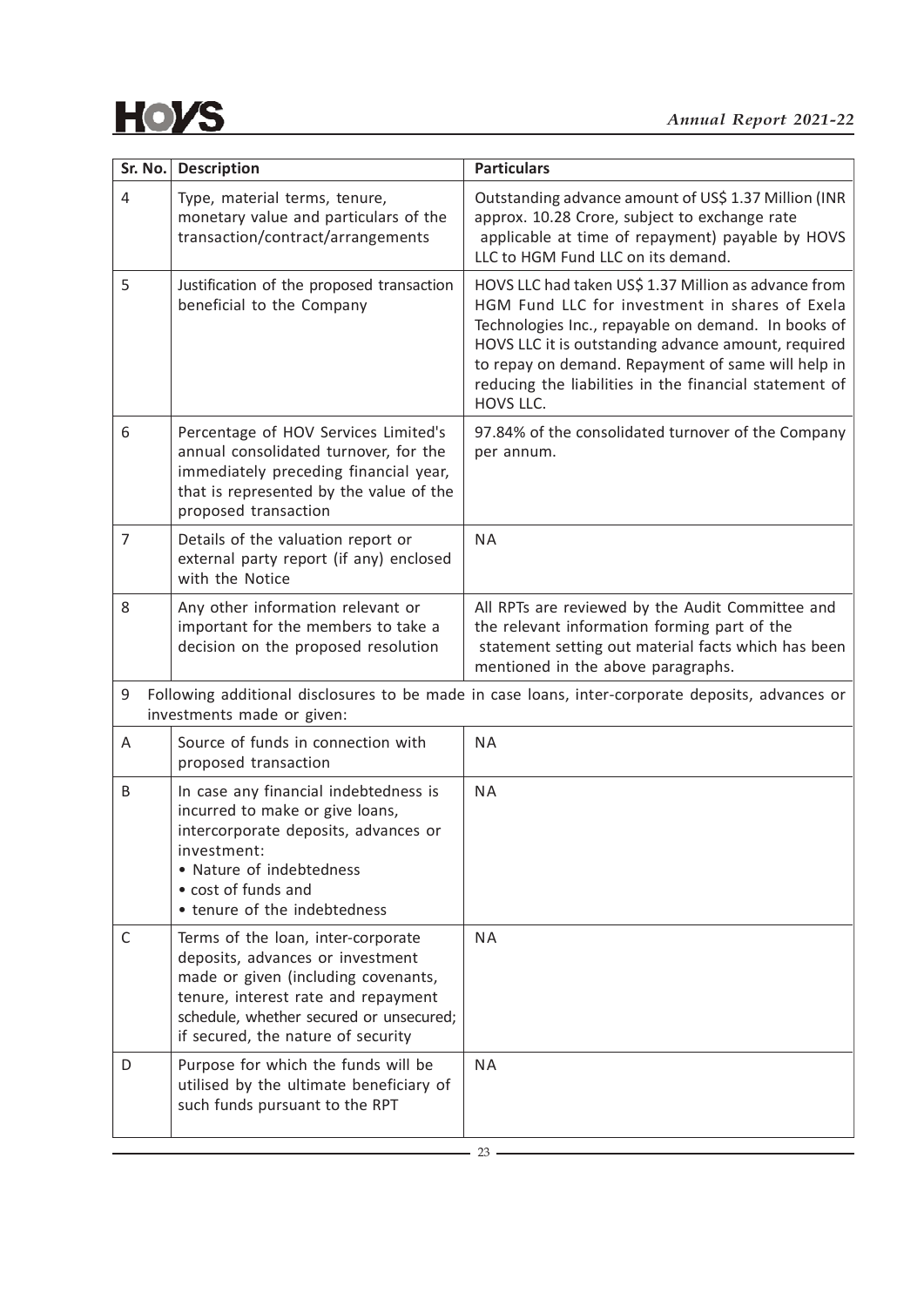The Promoters/Promoter Group Entity/Promoter Directors/KPM of the Company, as mentioned above shall not vote to approve on the shareholder resolution in annual general meeting as it is a 'material related party transaction' as per the SEBI (LODR), 2015.

None of the directors, except as stated above, Key Managerial Personnel of HOVS and their relatives are interested in the aforesaid resolutions, except to the extent of their shareholding, if any, in HOVS.

The Board recommends the resolutions set forth in Item No. 8 for approval of the Members in the best interest of the Company.

By Order of the Board Registered Office: For HOV Services Limited 3rd Floor, Sharda Arcade,

Pune Satara Road, Bibwewadi, Bhuvanesh Sharma Pune – 411037, Maharashtra VP-Corporate Affairs & CIN: L72200PN1989PLC014448 Company Secretary & Email: investor.relations@hovsltd.com **Compliance Officer Website : www.hovsltd.com** 

Place: Pune Date: May 27, 2022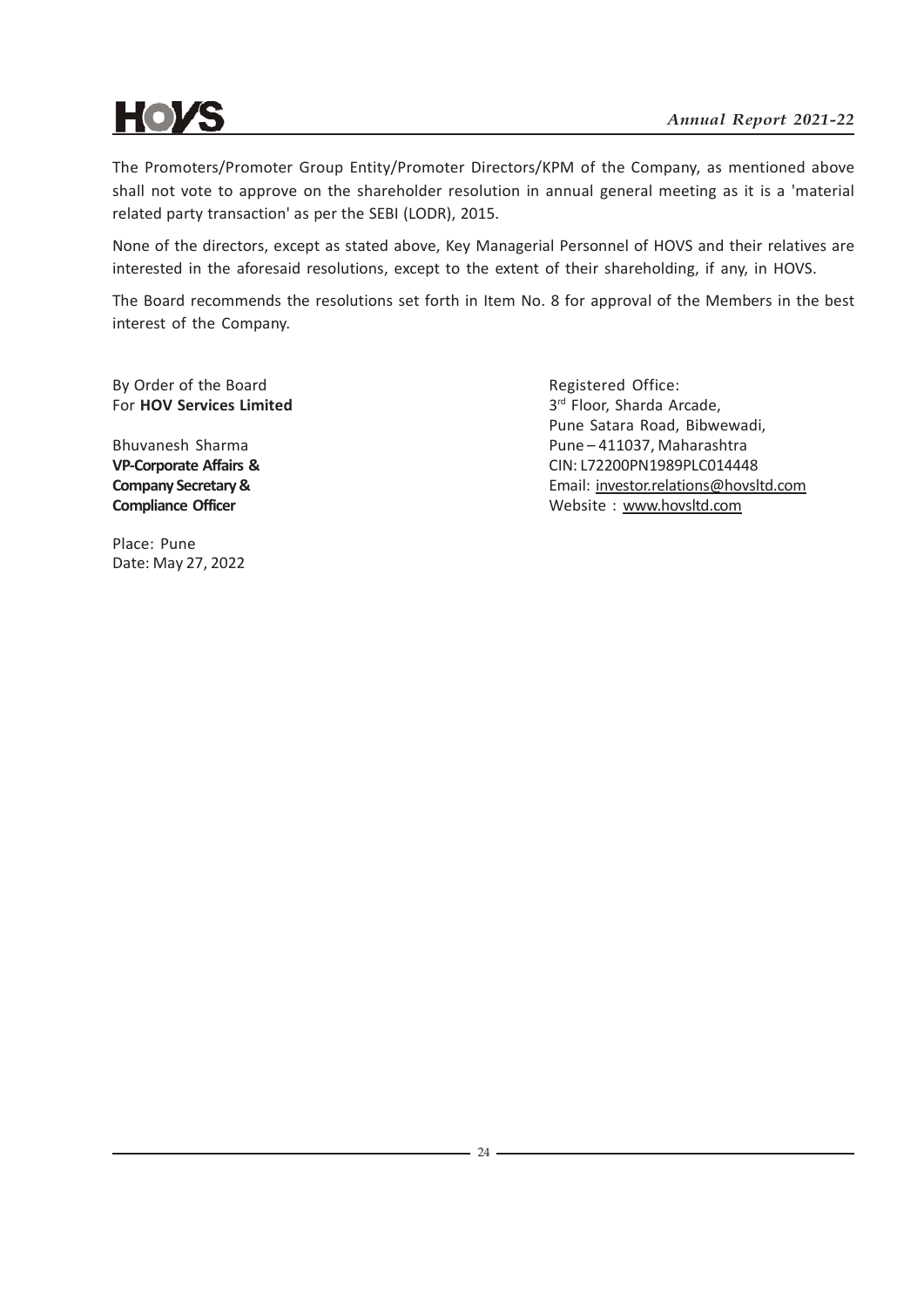## ANNEXURE TO THE NOTICE OF 34th AGM

#### DETAILS OF DIRECTORS SEEKING APPOINTMENT / RE-APPOINTMENT AT THE ANNUAL GENERAL MEETING

Profile of directors and additional information as required under Regulation 36 (3) of the SEBI (Listing Obligations & Disclosure Requirements) Regulations, 2015 and Clause 1.2.5 of Secretarial Standards-2 on General Meetings, for directors seeking appointment/ re-appointment are as below:

| <b>Name of the Director</b>                                                                                                           | Mr. Vikram Negi                                                                                                                                                                                                                                             | <b>Mr. Surinder Rametra</b>                                                                                                                                                                                            |
|---------------------------------------------------------------------------------------------------------------------------------------|-------------------------------------------------------------------------------------------------------------------------------------------------------------------------------------------------------------------------------------------------------------|------------------------------------------------------------------------------------------------------------------------------------------------------------------------------------------------------------------------|
| <b>DIN</b>                                                                                                                            | 01639441                                                                                                                                                                                                                                                    | 00019714                                                                                                                                                                                                               |
| Date of Birth and Age                                                                                                                 | January 24, 1976; 46 years                                                                                                                                                                                                                                  | November 01, 1940; 81 years                                                                                                                                                                                            |
| Date of first<br>Appointment on<br>the Board                                                                                          | February 13, 2017                                                                                                                                                                                                                                           | January 3, 2006                                                                                                                                                                                                        |
| Qualifications                                                                                                                        | MBA (Finance and IT) from Kogod School<br>of Business, American<br>University,<br>Washington DC, USA and B. Com (Hons)<br>from St. Xavier 's College, Kolkata, India                                                                                        | Mechanical Engineering from Punjab<br>Engineering College, India; Master's<br>degree in Industrial Engineering from<br>the Indian Institute of Technology, India<br>and an MBA in Finance from New York<br>University. |
| Experience                                                                                                                            | +22 Years                                                                                                                                                                                                                                                   | +6 decades                                                                                                                                                                                                             |
| Expertise                                                                                                                             | Expertise in successfully managing<br>large deals, cross boarder teams and<br>operational and financial processes and<br>strong background in M&A, Finance,<br>Treasury and Operations and possess a<br>broad range of interpersonal and<br>advisory skills | Finance, Corporate Governance, Global<br>Business Leadership, Finance Treasury<br>Management and business ethics.                                                                                                      |
| Number of<br>Meetings of the<br>Board attended<br>during the Year                                                                     | 4                                                                                                                                                                                                                                                           | $\overline{2}$                                                                                                                                                                                                         |
| Shareholding in<br>Company                                                                                                            | 63,556                                                                                                                                                                                                                                                      | 1,20,000                                                                                                                                                                                                               |
| Relationship with other NIL<br>Directors, Manager and<br>other Key Managerial<br>Personnel of the<br>Company                          |                                                                                                                                                                                                                                                             | <b>NIL</b>                                                                                                                                                                                                             |
| Terms and conditions<br>of appointment or re-<br>appointment along<br>with details of<br>remuneration sought<br>to be paid/last drawn | As per the Nomination and<br>Remuneration Policy of the Company<br>and as determined by Board of<br>Directors of the Company.<br>No remuneration drawn in previous<br>year.                                                                                 | As per the Nomination and<br>Remuneration Policy of the Company<br>and as determined by Board of<br>Directors of the Company.<br>No remuneration drawn in previous<br>year.                                            |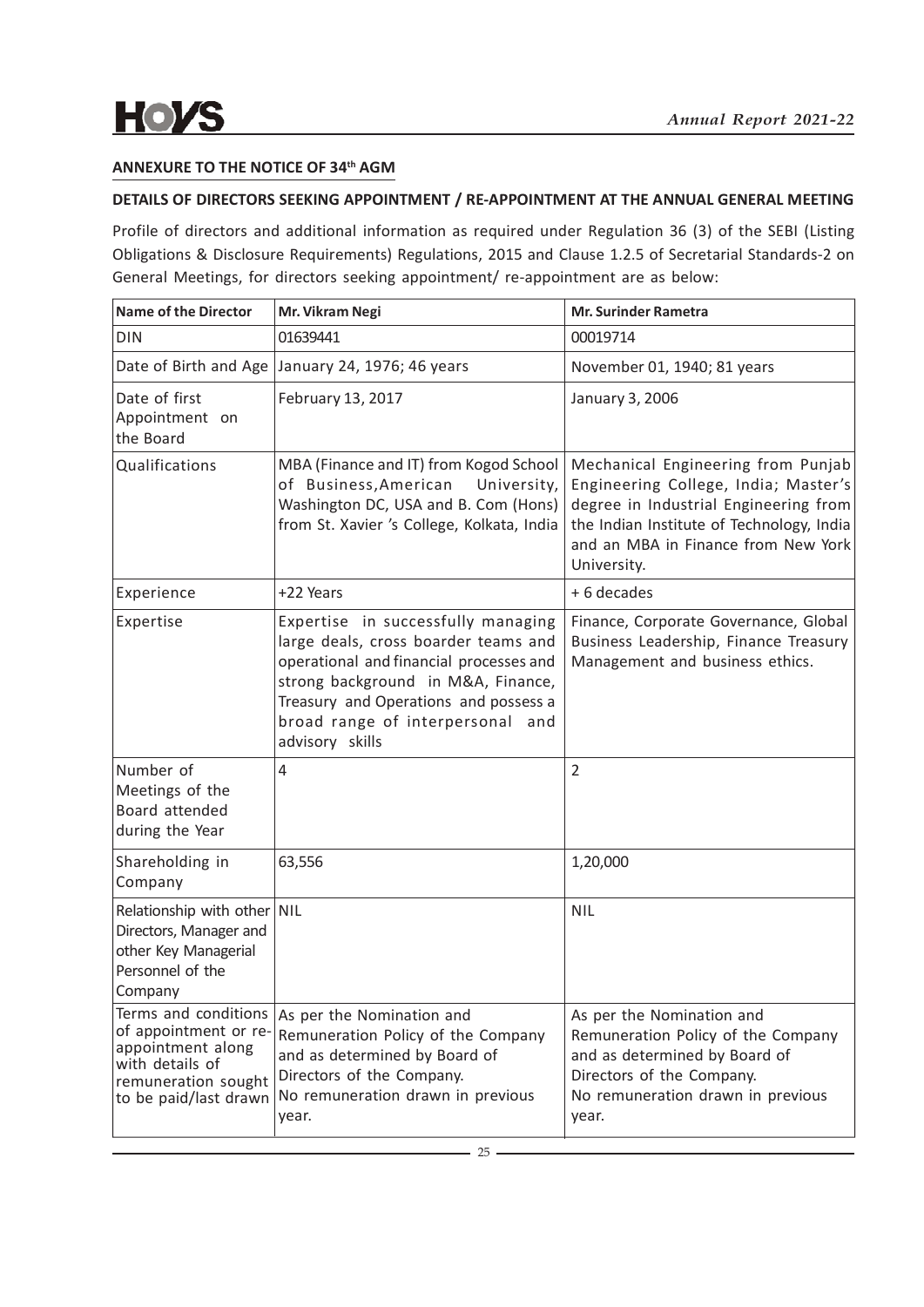# $\blacksquare(\bullet)$  /  $\blacktriangleright$

| Name of the Director                         | Mr. Vikram Negi | <b>Mr. Surinder Rametra</b> |
|----------------------------------------------|-----------------|-----------------------------|
| Public/Listed<br>Companies<br>Directorship   | <b>NIL</b>      | <b>NIL</b>                  |
| Private Companies<br>Directorship            | <b>NIL</b>      | <b>NIL</b>                  |
| Membership/<br>Chairmanship of<br>Committees | INIL.           | <b>NIL</b>                  |

## Brief profile of directors getting appointed/re-appointed:

#### 1. Mr. Vikram Negi:

Expertise in successfully managing large deals, cross border teams and operational and financial processes and strong background in M&A, Finance, Treasury and Operations and possess a broad range of interpersonal and advisory skills.

Mr. Vikram Negi has 22 plus years of invaluable expertise in successfully managing large deals, cross border teams; operational and financial processes and have strong background in M&A, Finance, Treasury and Operations and possess a broad range of interpersonal and advisory skills.

## Justification for re-appointment of Mr. Vikram Negi as Whole-time Director:-

Mr. Vikram Negi has been associated with the Company from the time of its IPO, since 2006 as in various leadership role and possessed hands full of 22+ years of industry experience and possess expertise in fields of Finance Treasury Management and M&A. The Management have full believe in his expertise and feel that he should continue working with the Company to help in its growth.

## 2. Mr. Surinder Rametra:

In 1983, Mr. Rametra founded Sun Computers and Software, Inc. and took the company public in 1994 under the name ATEC. He served as ATEC's Chairman and CEO until 2003. Mr. Rametra currently serves as an Executive Director of the HOV Services Limited.

Mr. Rametra' career encompasses leadership of private and public enterprises. He is also a founding member of Silver Oak Hospital in Chandigarh, India and Shanti Foundation, a charitable organizations devoted to health care and educational activities.

Mr. Rametra has a degree in Mechanical Engineering from Punjab Engineering College, India, a Master's degree in Industrial Engineering from the Indian Institute of Technology, India and an MBA in Finance from New York University. Mr. Rametra is married, has three children and is blessed with five grandchildren.

## The statement containing additional information as required in schedule V of Companies Act, 2013:-

- I. GENERAL INFORMATION:
	- (i) Nature of industry: IT & ITES
	- (ii) Date or expected date of commencement of commercial production: Not applicable.
	- (iii) In case of new companies, expected date of commencement of activities as per project approved by financial institutions appearing in the prospectus: Not applicable.
	- (iv) Financial performance based on given indicators: The total revenue on standalone basis during the financial year 2021-22 stood Rs. 1005.81 Lakhs as compared to total revenue of Rs. 965.51